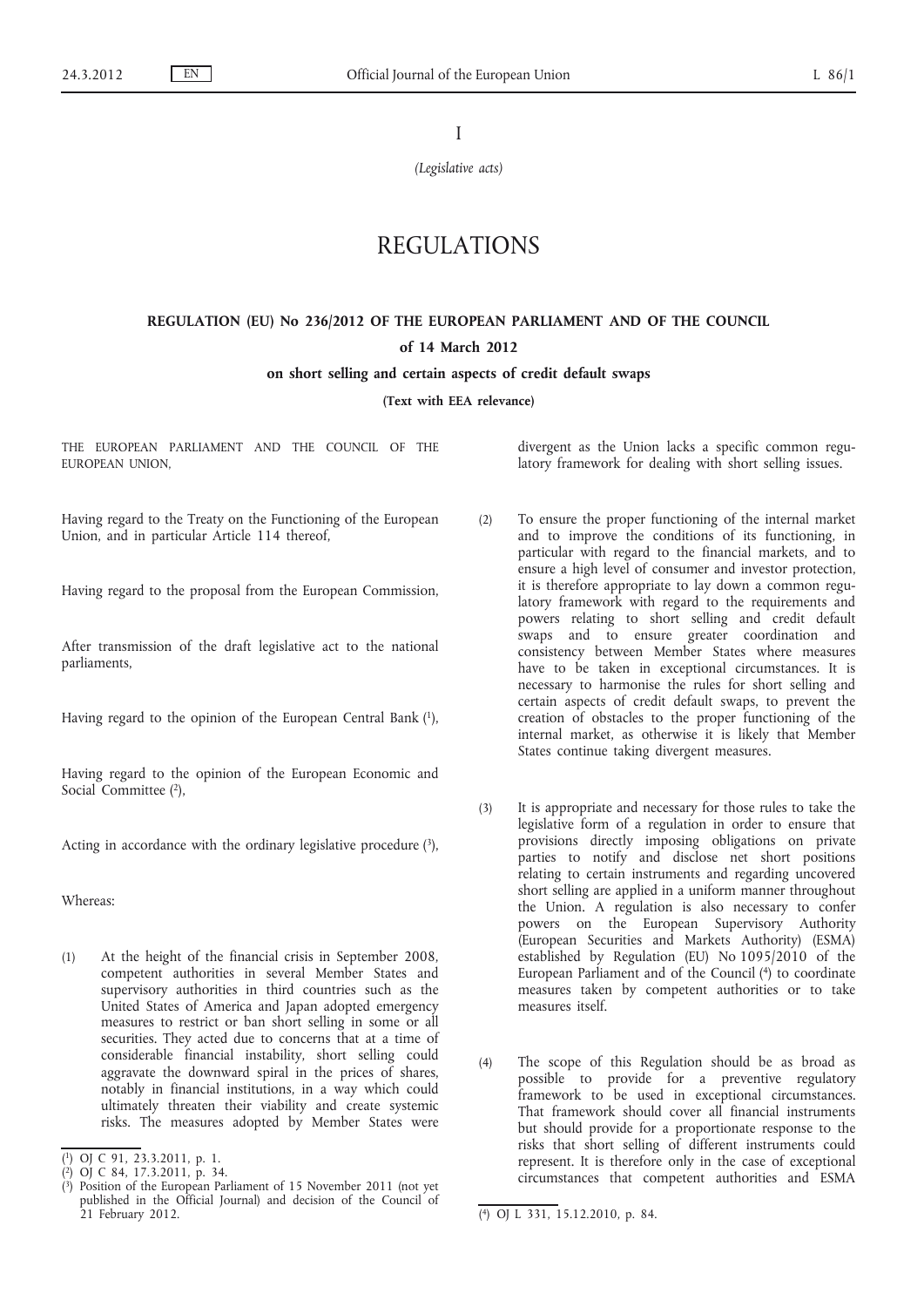should be entitled to take measures concerning all types of financial instruments, going beyond the permanent measures that only apply to particular types of instruments where there are clearly identified risks that need to be addressed.

- (5) To end the current fragmented situation in which some Member States have taken divergent measures and to restrict the possibility that divergent measures are taken by competent authorities it is important to address the potential risks arising from short selling and credit default swaps in a harmonised manner. The requirements to be imposed should address the identified risks without unduly detracting from the benefits that short selling provides to the quality and efficiency of markets. While in certain situations it could have adverse effects, under normal market conditions, short selling plays an important role in ensuring the proper functioning of financial markets, in particular in the context of market liquidity and efficient price formation.
- (6) References in this Regulation to natural and legal persons should include registered business associations without legal personality.
- (7) Enhanced transparency relating to significant net short positions in specific financial instruments is likely to be of benefit to both the regulator and market participants. For shares admitted to trading on a trading venue in the Union, a two-tier model that provides for greater transparency of significant net short positions in shares at the appropriate level should be introduced. At the lower threshold, notification of a position should be made privately to the regulators concerned to enable them to monitor and, where necessary, investigate short selling that could create systemic risks, be abusive or create disorderly markets; at the higher threshold, positions should be publicly disclosed to the market in order to provide useful information to other market participants about significant individual short positions in shares.
- (8) A requirement to notify regulators of significant net short positions relating to sovereign debt in the Union should be introduced as such notification would provide important information to assist regulators in monitoring whether such positions are in fact creating systemic risks or being used for abusive purposes. Such a requirement should only include private disclosure to regulators as publication of information to the market for such instruments could have a detrimental effect on sovereign debt markets where liquidity is already impaired.
- (9) The notification requirements relating to sovereign debt should apply to the debt instruments issued by a Member State and by the Union, including the European Investment Bank, a Member State's government department, agency, special purpose vehicle or international financial institution established by two or more Member States that issues debt on behalf of a Member State or on behalf of several Member States, such as the European Financial Stability Facility or the prospective European Stability Mechanism. In the case of federal Member States, the notification requirements should also apply to debt instruments issued by a member of the federation. They should not, however, apply to other regional or local bodies or quasi-public bodies in a Member State that issue debt instruments. The objective of debt instruments issued by the Union is to provide balance of payments or financial stability support to Member States or macro-financial assistance to third countries.
- (10) In order to ensure comprehensive and effective transparency, it is important that the notification requirements cover not only short positions created by trading shares or sovereign debt on trading venues but also short positions created by trading outside trading venues and net short positions created by the use of derivatives, such as options, futures, index-related instruments, contracts for differences and spread bets relating to shares or sovereign debt.
- (11) To be useful to regulators and markets, any transparency regime should provide complete and accurate information about a natural or legal person's positions. In particular, information provided to the regulator or to the market should take into account both short and long positions so as to provide valuable information about the natural or legal person's net short position in shares, sovereign debt and credit default swaps.
- (12) The calculation of short or long positions should take into account any form of economic interest which a natural or legal person has in relation to the issued share capital of a company or to the issued sovereign debt of a Member State or of the Union. In particular, it should take into account such an economic interest obtained directly or indirectly through the use of derivatives such as options, futures, contracts for differences and spread bets relating to shares or sovereign debt, and indices, baskets of securities and exchange traded funds. In the case of positions relating to sovereign debt it should also take into account credit default swaps relating to sovereign debt issuers.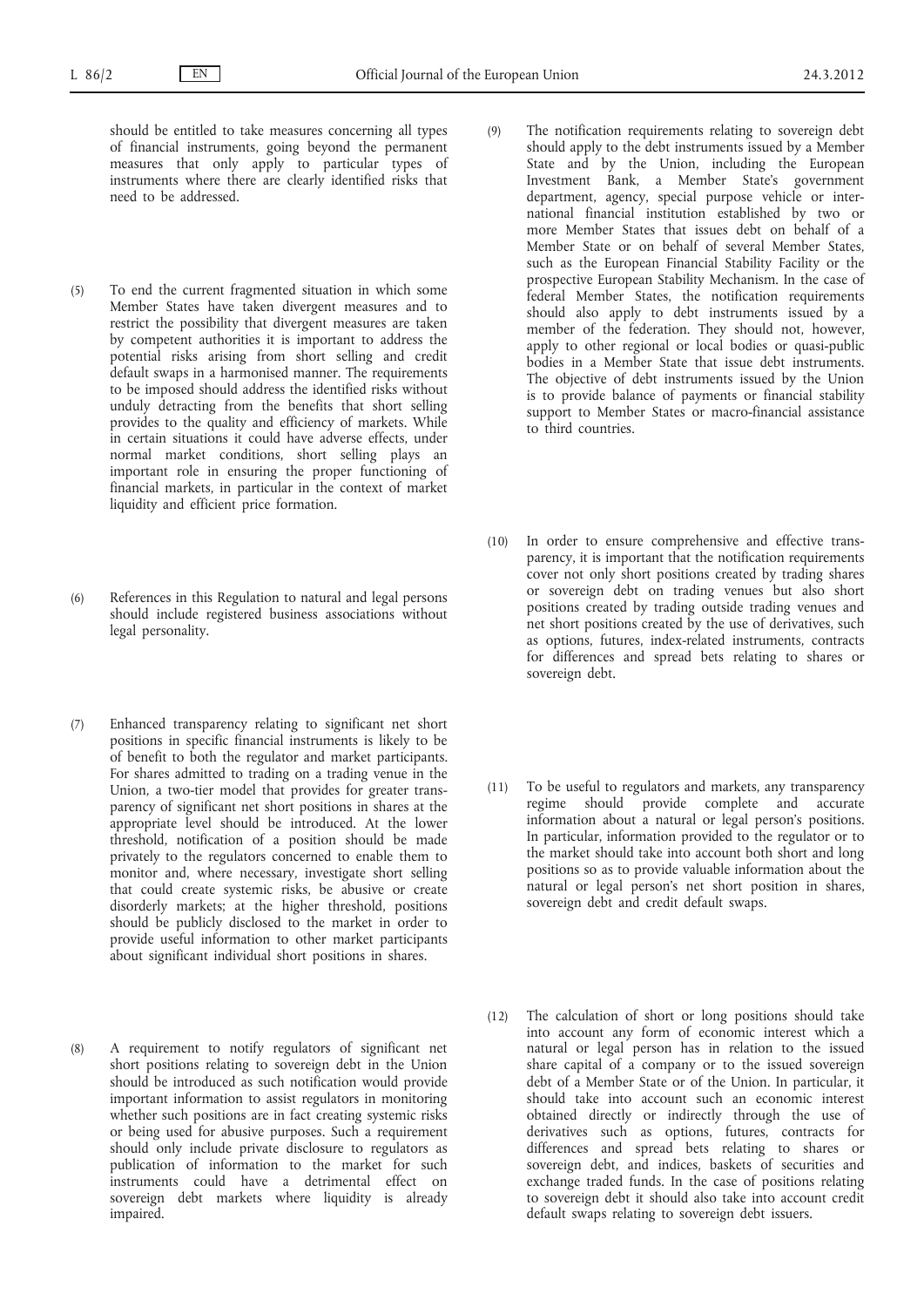- (13) In addition to the transparency regime provided for in this Regulation, the Commission should consider, in the context of its revision of Directive 2004/39/EC of the European Parliament and of the Council of 21 April  $2004$  on markets in financial instruments  $(1)$ , whether inclusion by investment firms of information about short sales in transaction reports to competent authorities would provide useful supplementary information to enable competent authorities to monitor levels of short selling.
- (14) Buying credit default swaps without having a long position in underlying sovereign debt or any assets, portfolio of assets, financial obligations or financial contracts the value of which is correlated to the value of the sovereign debt, can be, economically speaking, equivalent to taking a short position on the underlying debt instrument. The calculation of a net short position in relation to sovereign debt should therefore include credit default swaps relating to an obligation of a sovereign debt issuer. The credit default swap position should be taken into account both for the purposes of determining whether a natural or legal person has a significant net short position relating to sovereign debt that needs to be notified to a competent authority and where a competent authority suspends restrictions on uncovered credit default swap transactions for the purposes of determining the significant uncovered position in a credit default swap relating to a sovereign debt issuer that needs to be notified to the competent authority.
- (15) To enable ongoing monitoring of positions, the transparency regime should also include notification or disclosure where a change in a net short position results in an increase or decrease above or below certain thresholds.
- (16) In order to be effective, it is important that the transparency regime apply regardless of where the natural or legal person is located, including in a third country, where that person has a significant net short position in a company that has shares admitted to trading on a trading venue in the Union or a net short position in sovereign debt issued by a Member State or by the Union.
- (17) The definition of a short sale should not include a repurchase agreement between two parties where one party sells the other a security at a specified price with a commitment to buy the security back at a later date at another specified price or a derivative contract where it is

agreed to sell securities at a specified price at a future date. The definition should not include a transfer of securities under a securities lending agreement.

- (18) Uncovered short selling of shares and sovereign debt is sometimes viewed as increasing the potential risk of settlement failure and volatility. To reduce such risks it is appropriate to place proportionate restrictions on uncovered short selling of such instruments. The detailed restrictions should take into account the different arrangements currently used for covered short selling. These include a separate repurchase agreement on the basis of which the person selling a security short buys back an equivalent security in due time to allow settlement of the short sale transaction and includes collateral arrangements if the collateral taker can use the security for settling the short sale transaction. Further examples include rights issues (offerings) of companies to existing shareholders, lending pools and repurchase agreement facilities provided, for instance, by trading venues, clearing systems or central banks.
- (19) In relation to uncovered short selling of shares it is necessary for a natural or legal person to have an arrangement with a third party under which the third party has confirmed that the share has been located, which means that the third party confirms that it considers that it can make the share available for settlement when it is due. In order to give this confirmation it is necessary for measures to be taken vis-à-vis third parties for the natural or legal person to have a reasonable expectation that settlement can be effected when it is due. This includes measures such as a third party having allocated the shares for borrowing or purchase so that settlement can be effected when it is due. With regard to short sales to be covered by purchase of the share during the same day this includes confirmation by the third party that it considers the share to be easy to borrow or to purchase. The liquidity of the shares, in particular the level of turnover and the ease with which buying, selling and borrowing can take place with minimum market impact, should be taken into account by ESMA in determining what measures are necessary in order to have a reasonable expectation that settlement can be effected when it is due.
- (20) In relation to uncovered short selling of sovereign debt, the fact that a short sale will be covered by the purchase of the sovereign debt during the same day can be considered as an example of offering a reasonable expectation that settlement can be effected when it is due.
- (21) Sovereign credit default swaps should be based on the insurable interest principle whilst recognising that there can be interests in a sovereign issuer other than bond ownership. Such interests include hedging against the risk

<sup>(</sup> 1) OJ L 145, 30.4.2004, p. 1.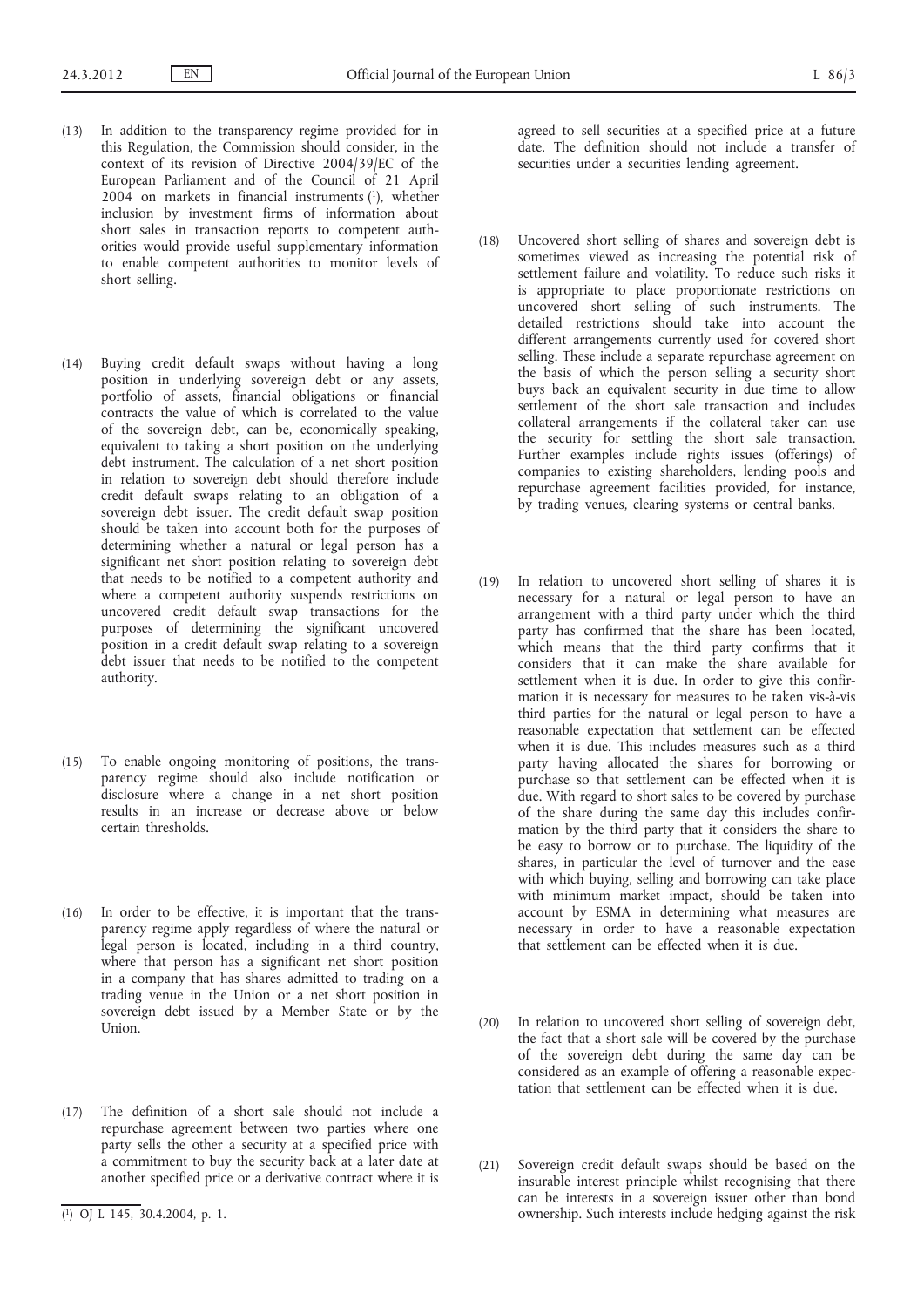of default of the sovereign issuer where a natural or legal person has a long position in the sovereign debt of that issuer or hedging against the risk of a decline in the value of the sovereign debt where the natural or legal person holds assets or is subject to liabilities which refer to public or private sector entities in the Member State concerned, the value of which is correlated to the value of the sovereign debt. Such assets should include financial contracts, a portfolio of assets or financial obligations, as well as interest rate or currency swap transactions with respect to which the sovereign credit default swap is used as a counterparty risk management tool for hedging exposure on financial and foreign trade contracts. No position or portfolio of positions used in the context of hedging exposures to a sovereign should be considered an uncovered position in a sovereign credit default swap. This includes any exposures to the central, regional and local administration, public sector entities or any exposure guaranteed by any referred entity. Furthermore, exposure to private sector entities established in the Member State concerned should also be included. All exposures should be considered in this context including loans, counterparty credit risk (including potential exposure when regulatory capital is required to such exposure), receivables and guarantees. This also includes indirect exposures to any of the referred entities obtained, inter alia, through exposure to indices, funds or special purpose vehicles.

(22) Since entering into a sovereign credit default swap without underlying exposure to the risk of a decline in the value of the sovereign debt could have an adverse impact on the stability of sovereign debt markets, natural or legal persons should be prohibited from entering into such uncovered credit default swap positions. However, at the very first signal that the sovereign debt market is not functioning properly, the competent authority should be able to suspend such a restriction temporarily. Such a suspension should be based on the belief of the competent authority based on objective grounds following an analysis of the indicators set out in this Regulation. Competent authorities should also be able to use additional indicators.

(23) It is also appropriate to include requirements on central counterparties relating to buy-in procedures and fines for failed settlement of transactions in shares. The buy-in procedures and late settlement requirements should set basic standards relating to settlement discipline. The buyin and fining requirements should be sufficiently flexible to permit the central counterparty that is responsible for ensuring such procedures are in place to be able to rely on another market participant to perform operationally the buy-in or impose the fine. However, for the proper functioning of financial markets it is essential to address wider aspects of settlement discipline in a horizontal legislative proposal.

- (24) Measures relating to sovereign debt and sovereign credit default swaps including increased transparency and restrictions on uncovered short selling should impose requirements which are proportionate and at the same time avoid an adverse impact on the liquidity of sovereign bond markets and sovereign bond repurchase markets.
- (25) Shares are increasingly admitted to trading on different trading venues within the Union and in third countries. Many large companies based in a third country also have shares admitted to trading on a trading venue within the Union. For reasons of efficiency, it is appropriate to exempt securities from certain notification and disclosure requirements, where the principal venue for trading of that instrument is in a third country.
- (26) Market making activities play a crucial role in providing liquidity to markets within the Union and market makers need to take short positions to perform that role. Imposing requirements on such activities could severely inhibit their ability to provide liquidity and have a significant adverse impact on the efficiency of the Union markets. Furthermore market makers would not be expected to take significant short positions except for very brief periods. It is therefore appropriate to exempt natural or legal persons involved in such activities from requirements which could impair their ability to perform such a function and therefore adversely affect the Union markets. In order for such requirements to capture equivalent third-country entities a procedure is necessary to assess the equivalence of third-country markets. The exemption should apply to the different types of market-making activity but not to proprietary trading. It is also appropriate to exempt certain primary market operations such as those relating to sovereign debt and stabilisation schemes as they are important activities that assist the efficient functioning of markets. Competent authorities should be notified of the use of exemptions and should have the power to prohibit a natural or legal person from using an exemption if they do not fulfil the relevant criteria in the exemption. Competent authorities should also be able to request information from the natural or legal person to monitor their use of the exemption.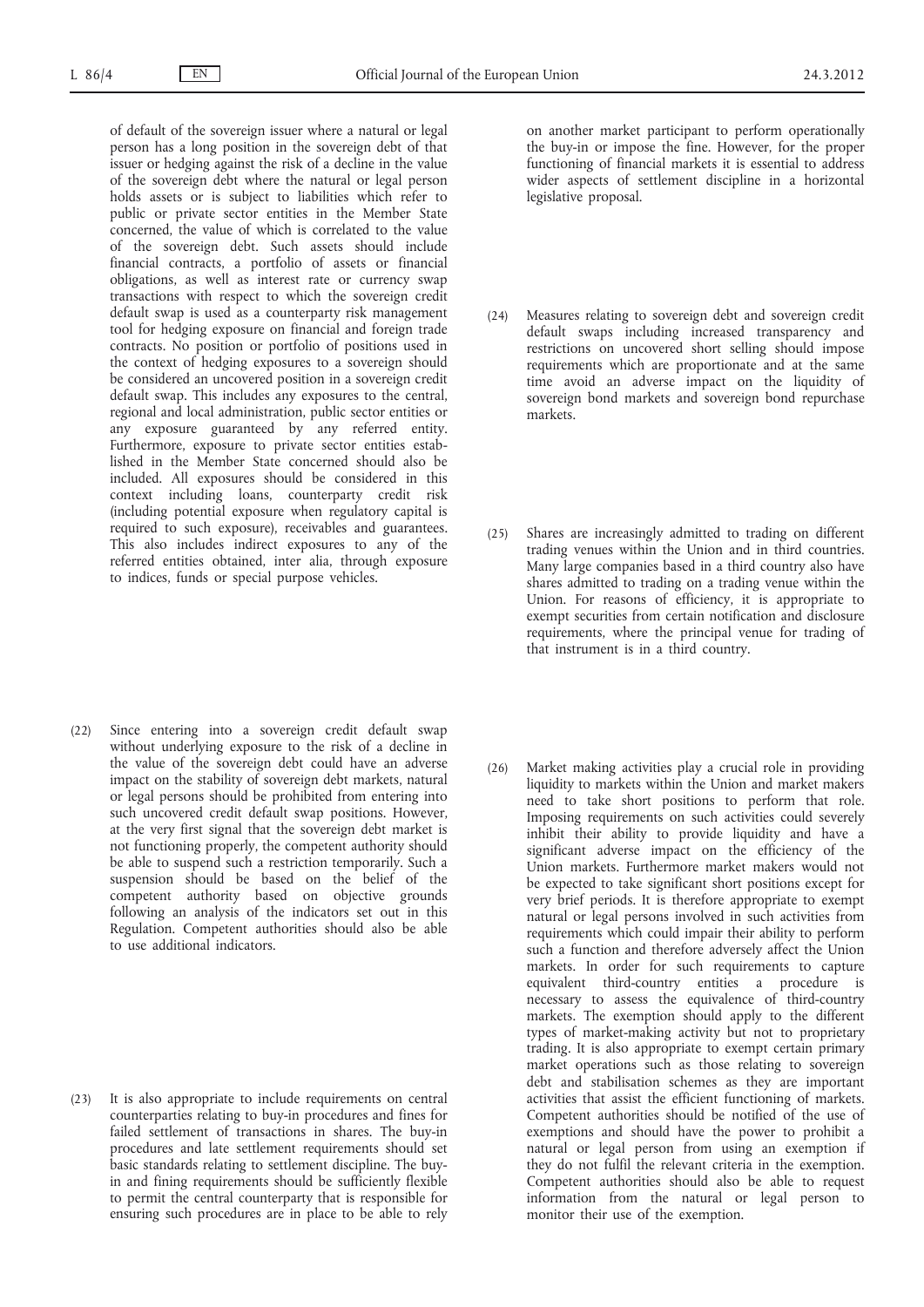- (27) In the case of adverse developments which constitute a serious threat to financial stability or to market confidence in a Member State or the Union, competent authorities should have powers of intervention to require further transparency or to impose temporary restrictions on short selling, credit default swap transactions or other transactions in order to prevent a disorderly decline in the price of a financial instrument. Such measures could be necessary due to a variety of adverse events or developments including not just financial or economic events but also for example natural disasters or terrorist acts. Furthermore, some adverse events or developments requiring measures could arise in a single Member State and have no cross-border implications. Such powers need to be flexible enough to enable competent authorities to deal with a range of different exceptional circumstances. In taking such measures, competent authorities should pay due regard to the principle of proportionality.
- (28) As this Regulation addresses only restrictions on short selling and credit default swaps to prevent a disorderly decline in the price of a financial instrument, the need for other types of restrictions such as position limits or restrictions on products, which may give rise to serious investor protection concerns, are more appropriately considered in the context of the Commission's revision of Directive 2004/39/EC.
- (29) While competent authorities are usually best placed to monitor market conditions and to react initially to an adverse event or development by deciding if a serious threat to financial stability or to market confidence has arisen and whether it is necessary to take measures to address such a situation, powers in this regard and the conditions and procedures for their use should be harmonised as far as possible.
- (30) In the case of a significant fall in the price of a financial instrument on a trading venue a competent authority should also have the ability to restrict temporarily short selling of the financial instrument on that venue within its own jurisdiction or to request that ESMA restrict such short selling in other jurisdictions in order to be able to intervene rapidly where appropriate and for a short period to prevent a disorderly decline in price of the instrument concerned. The competent authority should also be required to notify ESMA of such a decision so that ESMA can immediately inform the competent authorities of other Member States with venues which trade the same instrument, coordinate the taking of measures by those other Member States and, if necessary, assist them in reaching an agreement or take a decision itself, in accordance with Article 19 of Regulation (EU) No 1095/2010.
- (31) Where an adverse event or development extends beyond a single Member State or has other cross-border implications, for example if a financial instrument is admitted to trading on different trading venues in a number of different Member States, close consultation and cooperation between competent authorities is essential. ESMA should perform a key coordination role in such a situation and should try to ensure consistency between competent authorities. The composition of ESMA, which includes representatives of competent authorities, will assist it in the performance of such a role. In addition, competent authorities should have power to take measures where they have an interest in intervening.
- (32) In addition to coordinating measures by competent authorities, ESMA should ensure that measures are taken by competent authorities only where necessary and proportionate. ESMA should be able to give opinions to competent authorities on the use of powers of intervention.
- (33) While competent authorities will often be best placed to monitor and to react quickly to an adverse event or development, ESMA should also have the power to take measures where short selling and other related activities threaten the orderly functioning and integrity of financial markets or the stability of the whole or part of the financial system in the Union, where there are cross-border implications and competent authorities have not taken sufficient measures to address the threat. ESMA should consult the European Systemic Risk Board (ESRB) established by Regulation (EU) No 1092/2010 of the European Parliament and of the Council of 24 November 2010 on European Union macroprudential oversight of the financial system and establishing a European Systemic Risk Board (1) where possible, and other relevant authorities where such a measure could have effects beyond the financial markets, as could be the case for commodity derivatives which are used to hedge physical positions.
- (34) ESMA's powers under this Regulation to restrict short selling and other related activities in exceptional circumstances are in accordance with Article 9(5) of Regulation (EU) No 1095/2010. Those powers should be without prejudice to the powers of ESMA in an emergency situation under Article 18 of Regulation (EU) No 1095/2010. In particular, ESMA should be able to adopt individual decisions requiring competent authorities to take measures or individual decisions addressed to financial market participants under Article 18 of Regulation (EU) No 1095/2010.

<sup>(</sup> 1) OJ L 331, 15.12.2010, p. 1.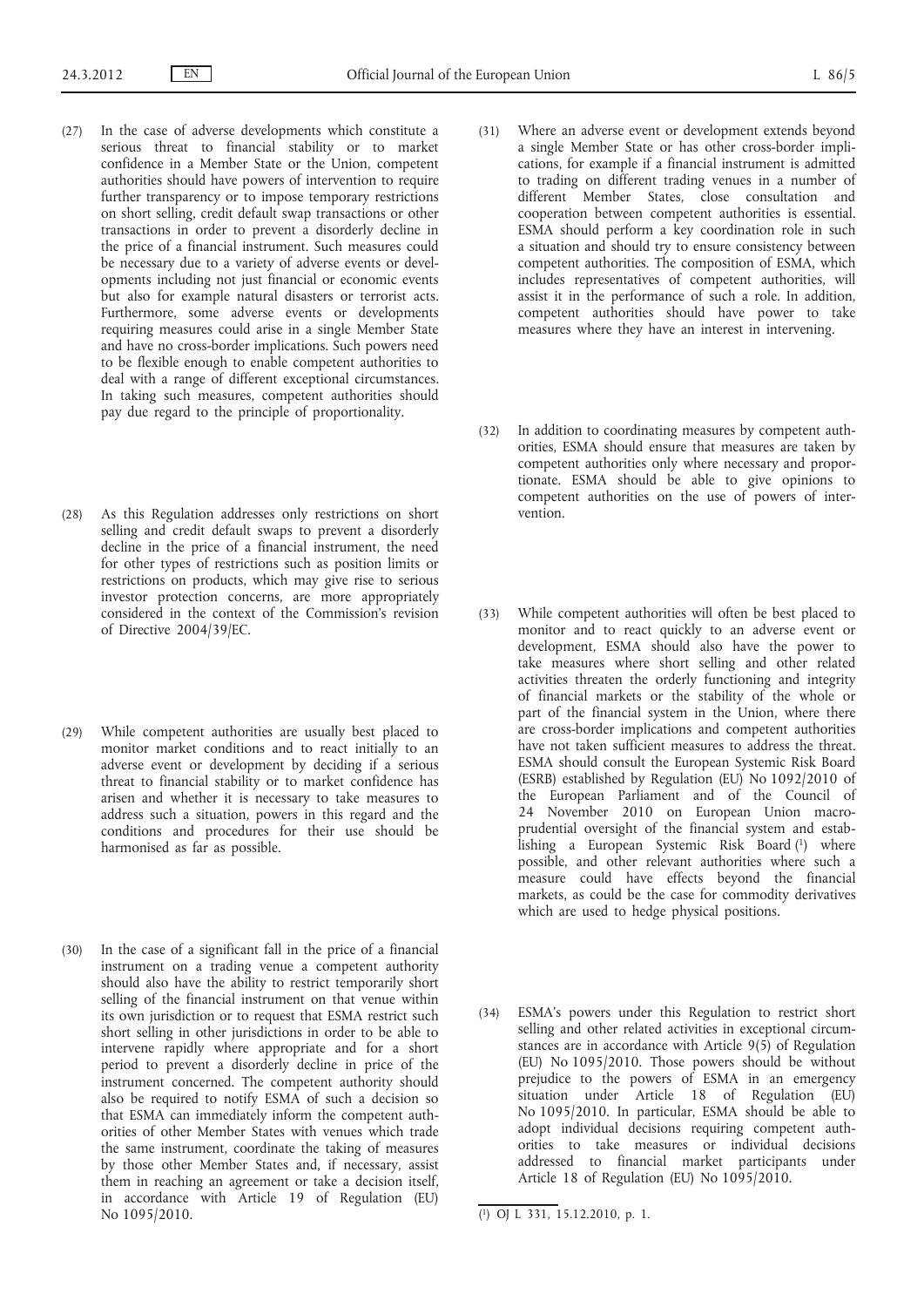- (35) References in this Regulation to Articles 18 and 38 of Regulation (EU) No 1095/2010 are of a declaratory nature. Those articles apply even in the absence of such references.
- (36) Powers of intervention of competent authorities and ESMA to restrict short selling, credit default swaps and other transactions should be only of a temporary nature and should be exercised only for such a period and to the extent necessary to deal with the specific threat.
- (37) Because of the specific risks which can arise from the use of credit default swaps, such transactions require close monitoring by competent authorities. In particular, competent authorities should, in exceptional cases, have the power to require information from natural or legal persons entering into such transactions about the purpose for which the transaction is entered into.
- (38) ESMA should be given power to conduct an inquiry into an issue or practice relating to short selling or the use of credit default swaps to assess whether that issue or practice poses any potential threat to financial stability or to market confidence. ESMA should publish a report setting out its findings where it conducts such an inquiry.
- (39) As some of the provisions of this Regulation apply to natural or legal persons and actions in third countries, it is necessary that competent authorities and supervisory authorities in third countries cooperate in certain situations. Competent authorities should therefore enter into arrangements with supervisory authorities in third countries. ESMA should coordinate the development of such cooperation arrangements and the exchange between competent authorities of information received from third countries.
- (40) This Regulation respects the fundamental rights and observes the principles recognised in particular in the Treaty on the Functioning of the European Union (TFEU) and in the Charter of Fundamental Rights of the European Union (Charter), in particular the right to the protection of personal data provided for in Article 16 TFEU and in Article 8 of the Charter. Transparency regarding significant net short positions, including public disclosure above a certain threshold, where provided for under this Regulation, is necessary for reasons of financial market stability and investor protection. Such transparency will enable regulators to monitor the use of short selling in connection with abusive strategies and the implications of short selling on the proper functioning of the markets. In addition, such transparency could help reduce information asymmetries, ensuring that all market participants are adequately informed about the extent to which short selling is affecting prices. Any exchange or transmission

of information by competent authorities should take place in accordance with the rules on the transfer of personal data as laid down in Directive 95/46/EC of the European Parliament and of the Council of 24 October 1995 on the protection of individuals with regard to the processing of personal data and on the free movement of such data  $(1)$ . Any exchange or transmission of information by ESMA should take place in accordance with the rules on the transfer of personal data as laid down in Regulation (EC) No  $45/2001$  of the European Parliament and of the Council of 18 December 2000 on the protection of individuals with regard to the processing of personal data by the Community institutions and bodies and on the free movement of such data  $(2)$ , which should be fully applicable to the processing of personal data for the purposes of this Regulation.

- (41) Taking into consideration the principles set out in the Commission's Communication on reinforcing sanctioning regimes in the financial services sector and legal acts of the Union adopted as a follow-up to that Communication, Member States should lay down rules on penalties and administrative measures applicable to infringements of the provisions of this Regulation and should ensure that they are implemented. Those penalties and administrative measures should be effective, proportionate and dissuasive. They should be based on guidelines adopted by ESMA to promote convergence and cross-sector consistency of penalty regimes in the financial sector.
- (42) In order to ensure uniform conditions for the implementation of this Regulation, implementing powers should be conferred on the Commission. Those powers should be exercised in accordance with Regulation (EU) No 182/2011 of the European Parliament and of the Council of 16 February 2011 laying down the rules and general principles concerning mechanisms for control by Member States of the Commission's exercise of implementing powers (3). The Commission should keep the European Parliament informed of progress relating to decisions determining the equivalence of third-country legal and supervisory frameworks with requirements of this Regulation.
- (43) The power to adopt acts in accordance with Article 290 TFEU should be delegated to the Commission in respect of details concerning calculating short positions, where a natural or legal person has an uncovered position in a credit default swap, notification or disclosure thresholds and further specification of criteria and factors for determining in which cases an adverse event or development creates a serious threat to financial stability or to market confidence in a Member State or the Union. It is of particular importance that the Commission carry out appropriate consultations during its preparatory work,

<sup>(</sup> 1) OJ L 281, 23.11.1995, p. 31.

<sup>(</sup> 2) OJ L 8, 12.1.2001, p. 1.

<sup>(</sup> 3) OJ L 55, 28.2.2011, p. 13.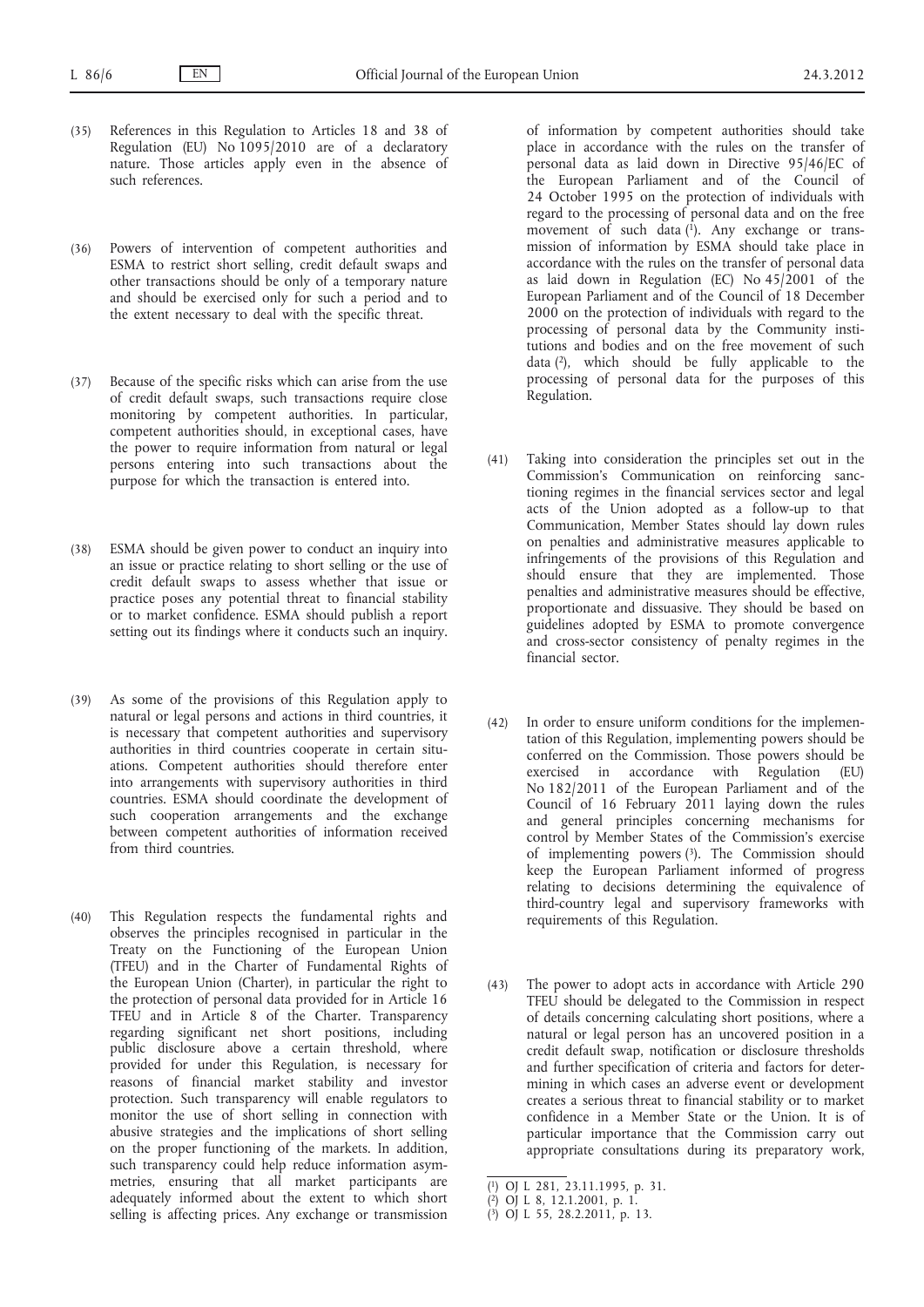including at the level of experts of the relevant institutions, authorities and agencies, where appropriate. The Commission, when preparing and drawing up delegated acts, should ensure a simultaneous, timely and appropriate transmission of relevant documents to the European Parliament and to the Council.

- (44) The Commission should submit a report to the European Parliament and the Council assessing the appropriateness of the notification and public disclosure thresholds provided for, the operation of the restrictions and requirements relating to the transparency of net short positions, and whether any other restrictions or conditions on short selling or credit default swaps are appropriate.
- (45) Since the objectives of this Regulation cannot be sufficiently achieved by the Member States, although competent authorities are better placed to monitor, and have better knowledge of, market developments, the overall impact of the problems relating to short selling and credit default swaps can be fully perceived only in a Union context, and can therefore be better achieved at Union level, the Union may adopt measures, in accordance with the principle of subsidiarity as set out in Article 5 of the Treaty on European Union. In accordance with the principle of proportionality, as set out in that Article, this Regulation does not go beyond what is necessary in order to achieve those objectives.
- (46) Since some Member States have already put in place restrictions on short selling and since this Regulation provides for delegated acts and binding technical standards which should be adopted before it can be usefully applied, it is necessary to provide for a sufficient period of time for transitional purposes. Since it is essential to specify, before 1 November 2012, key nonessential elements which will facilitate compliance by market participants with this Regulation and enforcement by competent authorities, it is also necessary to provide the Commission with the means to adopt the technical standards and delegated acts before that date,

# HAVE ADOPTED THIS REGULATION:

## CHAPTER I

#### **GENERAL PROVISIONS**

# *Article 1*

# **Scope**

- 1. This Regulation shall apply to the following:
- (a) financial instruments within the meaning of point (a) of Article 2(1) that are admitted to trading on a trading venue in the Union, including such instruments when traded outside a trading venue;
- (b) derivatives referred to in points (4) to (10) of Section C of Annex I to Directive 2004/39/EC that relate to a financial instrument referred to in point (a) or to an issuer of such a financial instrument, including such derivatives when traded outside a trading venue;
- (c) debt instruments issued by a Member State or the Union and derivatives referred to in points (4) to (10) of Section C of Annex I to Directive 2004/39/EC that relate or are referenced to debt instruments issued by a Member State or the Union.

2. Articles 18, 20 and 23 to 30 shall apply to all financial instruments within the meaning of point (a) of Article 2(1).

# *Article 2*

#### **Definitions**

1. For the purpose of this Regulation, the following definitions apply:

- (a) 'financial instrument' means an instrument listed in Section C of Annex I to Directive 2004/39/EC;
- (b) 'short sale' in relation to a share or debt instrument means any sale of the share or debt instrument which the seller does not own at the time of entering into the agreement to sell including such a sale where at the time of entering into the agreement to sell the seller has borrowed or agreed to borrow the share or debt instrument for delivery at settlement, not including:
	- (i) a sale by either party under a repurchase agreement where one party has agreed to sell the other a security at a specified price with a commitment from the other party to sell the security back at a later date at another specified price;
	- (ii) a transfer of securities under a securities lending agreement; or
	- (iii) entry into a futures contract or other derivative contract where it is agreed to sell securities at a specified price at a future date;
- (c) 'credit default swap' means a derivative contract in which one party pays a fee to another party in return for a payment or other benefit in the case of a credit event relating to a reference entity and of any other default, relating to that derivative contract, which has a similar economic effect;
- (d) 'sovereign issuer' means any of the following that issues debt instruments:
	- (i) the Union;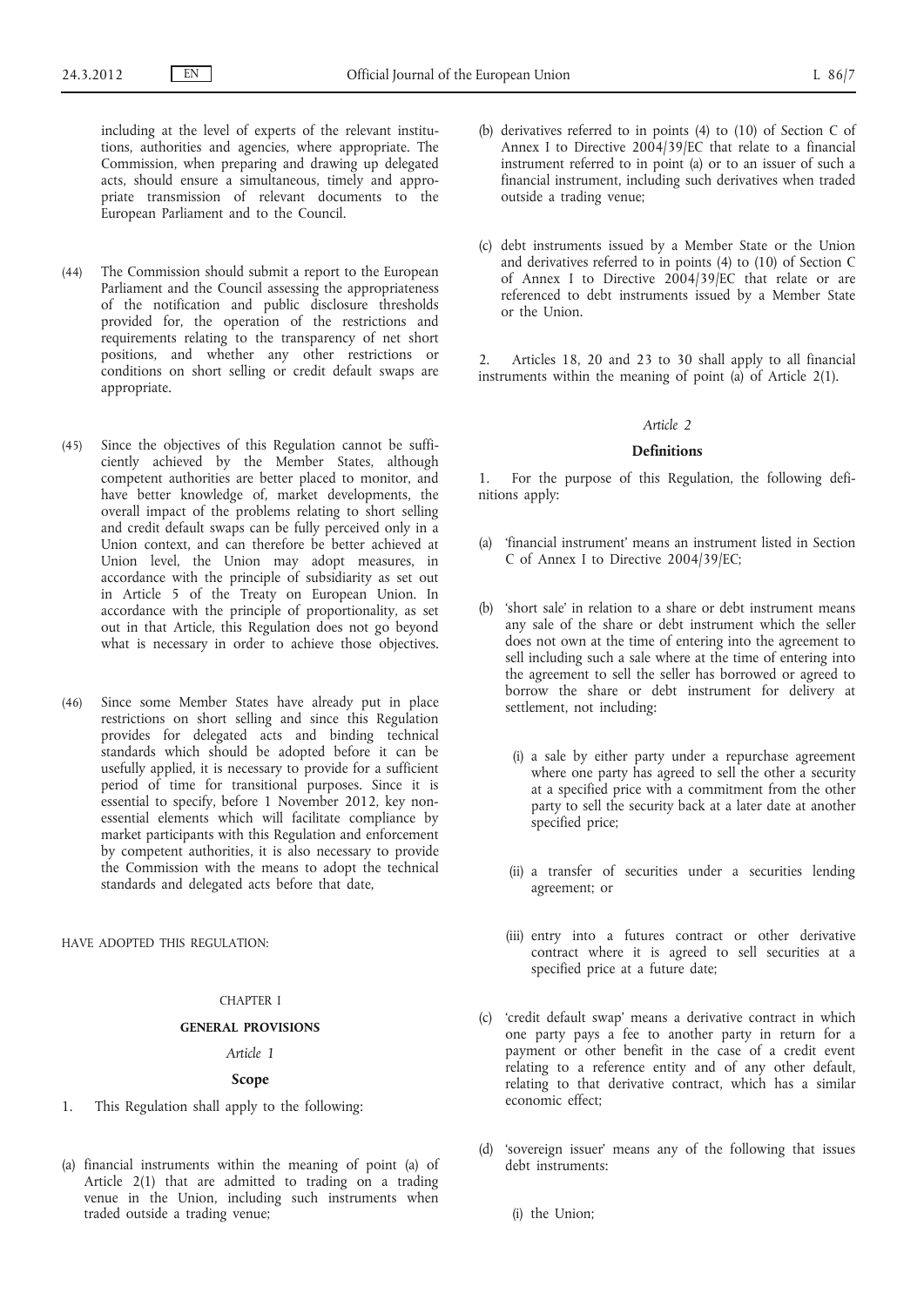- (ii) a Member State, including a government department, an agency, or a special purpose vehicle of the Member State;
- (iii) in the case of a federal Member State, a member of the federation;
- (iv) a special purpose vehicle for several Member States;
- (v) an international financial institution established by two or more Member States which has the purpose of mobilising funding and provide financial assistance to the benefit of its members that are experiencing or threatened by severe financing problems; or
- (vi) the European Investment Bank;
- (e) 'sovereign credit default swap' means a credit default swap where a payment or other benefit will be paid in the case of a credit event or default relating to a sovereign issuer;
- (f) 'sovereign debt' means a debt instrument issued by a sovereign issuer;
- (g) 'issued sovereign debt' means the total of sovereign debt issued by a sovereign issuer that has not been redeemed;
- (h) 'issued share capital' in relation to a company, means the total of ordinary and any preference shares issued by the company but does not include convertible debt securities;
- (i) 'home Member State' means:
	- (i) in relation to an investment firm within the meaning of point (1) of Article 4(1) of Directive 2004/39/EC, or to a regulated market within the meaning of point (14) of Article 4(1) of Directive 2004/39/EC, the home Member State within the meaning of point (20) of Article 4(1) of Directive 2004/39/EC;
	- (ii) in relation to a credit institution, the home Member State within the meaning of point (7) of Article 4 of Directive 2006/48/EC of the European Parliament and of the Council of 14 June 2006 relating to the taking up and pursuit of the business of credit institutions  $(1)$ ;
	- (iii) in relation to a legal person not referred to in point (i) or (ii), the Member State in which its registered office is situated or, if it has no registered office, the Member State in which its head office is situated:
- (iv) in relation to a natural person, the Member State in which that person's head office is situated, or, where there is no head office, the Member State in which that person is domiciled;
- (j) 'relevant competent authority' means:
	- (i) in relation to sovereign debt of a Member State, or, in the case of a federal Member State, in relation to sovereign debt of a member of the federation, or a credit default swap relating to a Member State or a member of a federation, the competent authority of that Member State;
	- (ii) in relation to sovereign debt of the Union or a credit default swap relating to the Union, the competent authority of the jurisdiction in which the department issuing the debt is situated;
	- (iii) in relation to sovereign debt of several Member States acting through a special purpose vehicle or a credit default swap relating to such a special purpose vehicle, the competent authority of the jurisdiction in which the special purpose vehicle is established;
	- (iv) in relation to sovereign debt of an international financial institution established by two or more Member States, which has the purpose to mobilise funding and provide financial assistance to the benefit of its members that are experiencing or threatened by severe financing problems, the competent authority of the jurisdiction in which the international financial institution is established;
	- (v) in relation to a financial instrument other than an instrument referred to in points (i) to (iv), the competent authority for that financial instrument as defined in point (7) of Article 2 of Commission Regulation (EC) No 1287/2006 (2) and determined in accordance with Chapter III of that Regulation;
	- (vi) in relation to a financial instrument that is not covered under points (i) to (v), the competent authority of the Member State in which the financial instrument was first admitted to trading on a trading venue;
	- (vii) in relation to a debt instrument issued by the European Investment Bank, the competent authority of the Member State in which the European Investment Bank is located;

<sup>(</sup> 1) OJ L 177, 30.6.2006, p. 1.

<sup>(</sup> 2) Commission Regulation (EC) No 1287/2006 of 10 August 2006 implementing Directive 2004/39/EC of the European Parliament and of the Council as regards record-keeping obligations for investment firms, transaction reporting, market transparency, admission of financial instruments to trading, and defined terms for the purposes of that Directive (OJ L 241, 2.9.2006, p. 1).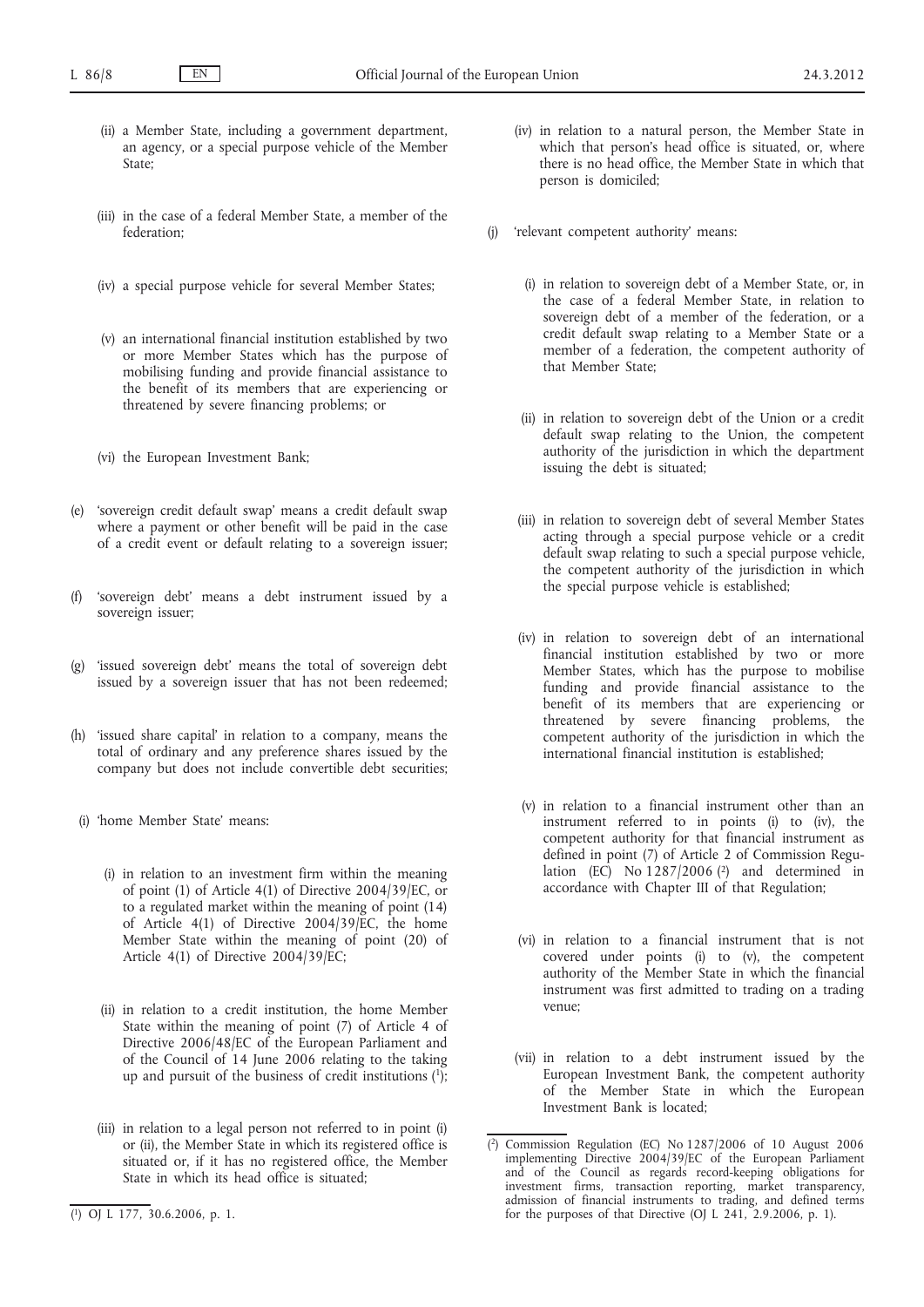- (k) 'market making activities' means the activities of an investment firm, a credit institution, a third-country entity, or a firm as referred to in point (l) of Article 2(1) of Directive 2004/39/EC, which is a member of a trading venue or of a market in a third country, the legal and supervisory framework of which has been declared equivalent by the Commission pursuant to Article 17(2) where it deals as principal in a financial instrument, whether traded on or outside a trading venue, in any of the following capacities:
	- (i) by posting firm, simultaneous two-way quotes of comparable size and at competitive prices, with the result of providing liquidity on a regular and ongoing basis to the market;
	- (ii) as part of its usual business, by fulfilling orders initiated by clients or in response to clients' requests to trade;
	- (iii) by hedging positions arising from the fulfilment of tasks under points (i) and (ii);
- trading venue' means a regulated market within the meaning of point (14) of Article 4(1) of Directive 2004/39/EC, or a multilateral trading facility within the meaning of point (15) of Article 4(1) of Directive 2004/39/EC;
- (m) 'principal venue' in relation to a share means the venue for the trading of that share with the highest turnover;
- (n) 'authorised primary dealer' means a natural or legal person who has signed an agreement with a sovereign issuer or who has been formally recognised as a primary dealer by or on behalf of a sovereign issuer and who, in accordance with that agreement or recognition, has committed to dealing as principal in connection with primary and secondary market operations relating to debt issued by that issuer;
- (o) 'central counterparty' means a legal entity which interposes itself between the counterparties to the contracts traded within one or more financial markets, becoming the buyer to every seller and the seller to every buyer and which is responsible for the operation of a clearing system;
- (p) 'trading day' means a trading day as referred to in Article 4 of Regulation (EC) No 1287/2006;
- (q) 'turnover' of a share means turnover within the meaning of point (9) of Article 2 of Regulation (EC) No 1287/2006.

The Commission shall be empowered to adopt delegated acts in accordance with Article 42 specifying the definitions laid down in paragraph 1 of this Article, in particular specifying when a natural or legal person is considered to own a financial instrument for the purposes of the definition of short sale in point (b) of paragraph 1.

#### *Article 3*

## **Short and long positions**

1. For the purposes of this Regulation, a position resulting from either of the following shall be considered to be a short position relating to issued share capital or issued sovereign debt:

- (a) a short sale of a share issued by a company or of a debt instrument issued by a sovereign issuer;
- (b) entering into a transaction which creates or relates to a financial instrument other than an instrument referred to in point (a) where the effect or one of the effects of the transaction is to confer a financial advantage on the natural or legal person entering into that transaction in the event of a decrease in the price or value of the share or debt instrument.

2. For the purposes of this Regulation, a position resulting from either of the following shall be considered to be a long position relating to issued share capital or issued sovereign debt:

- (a) holding a share issued by a company or a debt instrument issued by a sovereign issuer;
- (b) entering into a transaction which creates or relates to a financial instrument other than an instrument referred to in point (a) where the effect or one of the effects of the transaction is to confer a financial advantage on the natural or legal person entering into that transaction in the event of an increase in the price or value of the share or debt instrument.

3. For the purposes of paragraphs 1 and 2, the calculation of a short or a long position, in respect of any position held by the relevant person indirectly, including through or by way of any index, basket of securities or any interest in any exchange traded fund or similar entity, shall be determined by the natural or legal person in question acting reasonably having regard to publicly available information as to the composition of the relevant index or basket of securities, or of the interests held by the relevant exchange traded fund or similar entity. In calculating such a short or long position, no person shall be required to obtain any real-time information as to such composition from any person.

For the purposes of paragraphs 1 and 2 the calculation of a short or long position relating to sovereign debt shall include any sovereign credit default swap that relates to the sovereign issuer.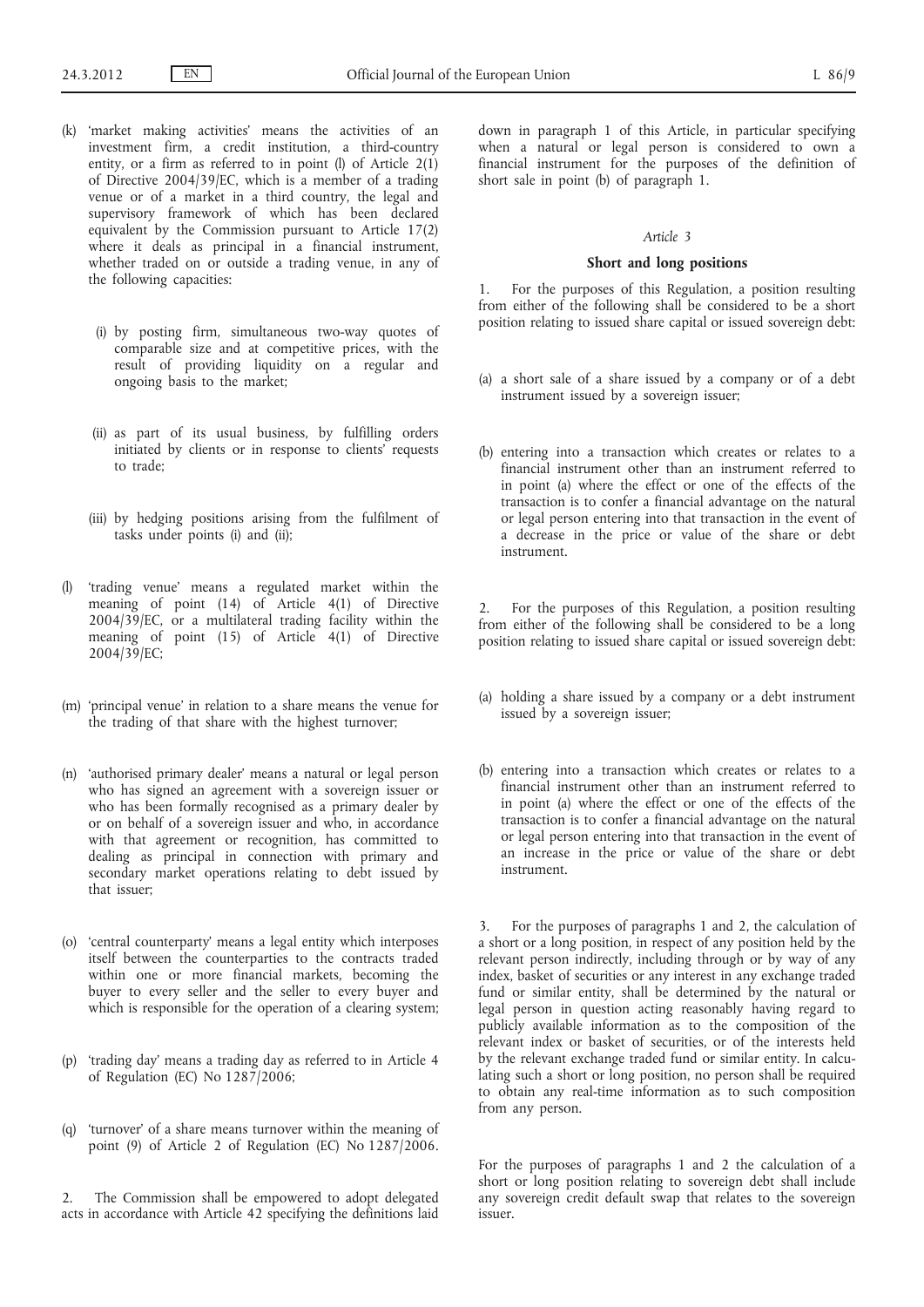4. For the purposes of this Regulation, the position remaining after deducting any long position that a natural or legal person holds in relation to the issued share capital from any short position that that natural or legal person holds in relation to that capital shall be considered a net short position in relation to the issued share capital of the company concerned.

5. For the purposes of this Regulation, the position remaining after deducting any long position that a natural or legal person holds in relation to issued sovereign debt and any long position in debt instruments of a sovereign issuer the pricing of which is highly correlated to the pricing of the given sovereign debt from any short position that that natural or legal person holds in relation to the same sovereign debt shall be considered a net short position in relation to the issued sovereign debt of the sovereign issuer concerned.

6. The calculation of sovereign debt under paragraphs 1 to 5 shall be for each single sovereign issuer even if separate entities issue sovereign debt on behalf of the sovereign issuer.

7. The Commission shall be empowered to adopt delegated acts in accordance with Article 42 specifying:

- (a) cases in which a natural or legal person is considered to hold a share or debt instrument for the purposes of paragraph 2;
- (b) cases in which a natural or legal person has a net short position for the purposes of paragraphs 4 and 5 and the method of calculation of such position;
- (c) the method of calculating positions for the purposes of paragraphs 3, 4 and 5 when different entities in a group have long or short positions or for fund management activities relating to separate funds.

For the purposes of point (c) of the first subparagraph, the method of calculation shall take into account, in particular, whether different investment strategies are pursued in relation to a particular issuer through more than one separate fund managed by the same fund manager, whether the same investment strategy is pursued in relation to a particular issuer through more than one fund, and whether more than one portfolio within the same entity is managed on a discretionary basis pursuing the same investment strategy in relation to a particular issuer.

## *Article 4*

# **Uncovered position in a sovereign credit default swap**

1. For the purposes of this Regulation, a natural or legal person shall be considered to have an uncovered position in

a sovereign credit default swap where the sovereign credit default swap does not serve to hedge against:

- (a) the risk of default of the issuer where the natural or legal person has a long position in the sovereign debt of that issuer to which the sovereign credit default swap relates; or
- (b) the risk of a decline of the value of the sovereign debt where the natural or legal person holds assets or is subject to liabilities, including but not limited to financial contracts, a portfolio of assets or financial obligations the value of which is correlated to the value of the sovereign debt.

2. The Commission shall be empowered to adopt delegated acts in accordance with Article 42 specifying, for the purposes of paragraph 1 of this Article:

- (a) cases in which a sovereign credit default swap transaction is considered to be hedging against a default risk or the risk of a decline of the value of the sovereign debt, and the method of calculation of an uncovered position in a sovereign credit default swap;
- (b) the method of calculating positions where different entities in a group have long or short positions or for fund management activities relating to separate funds.

## CHAPTER II

## **TRANSPARENCY OF NET SHORT POSITIONS**

## *Article 5*

## **Notification to competent authorities of significant net short positions in shares**

1. A natural or legal person who has a net short position in relation to the issued share capital of a company that has shares admitted to trading on a trading venue shall notify the relevant competent authority, in accordance with Article 9, where the position reaches or falls below a relevant notification threshold referred to in paragraph 2 of this Article.

2. A relevant notification threshold is a percentage that equals 0,2 % of the issued share capital of the company concerned and each 0,1 % above that.

The European Supervisory Authority (European Securities and Markets Authority) (ESMA) may issue an opinion to the Commission on adjusting the thresholds referred to in paragraph 2, taking into account the developments in financial markets.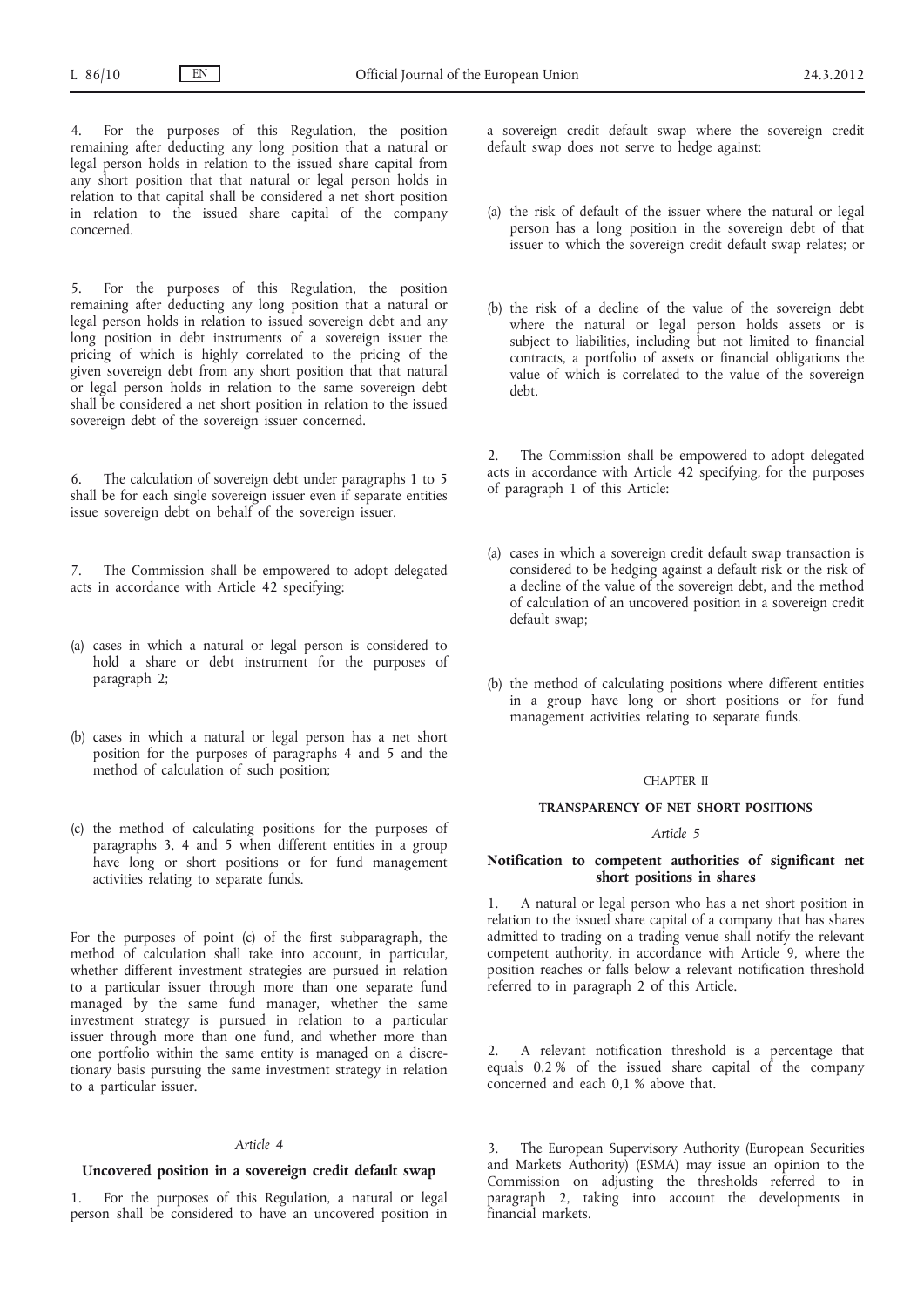4. The Commission shall be empowered to adopt delegated acts in accordance with Article 42 modifying the thresholds referred to in paragraph 2 of this Article, taking into account the developments in financial markets.

#### *Article 6*

# **Public disclosure of significant net short positions in shares**

1. A natural or legal person who has a net short position in relation to the issued share capital of a company that has shares admitted to trading on a trading venue shall disclose details of that position to the public, in accordance with Article 9, where the position reaches or falls below a relevant publication threshold referred to in paragraph 2 of this Article.

2. A relevant publication threshold is a percentage that equals 0,5 % of the issued share capital of the company concerned and each 0,1 % above that.

ESMA may issue an opinion to the Commission on adjusting the thresholds referred to in paragraph 2, taking into account the developments in financial markets.

4. The Commission shall be empowered to adopt delegated acts in accordance with Article 42 modifying the thresholds referred to in paragraph 2 of this Article, taking into account the developments in financial markets.

5. This Article is without prejudice to laws, regulations and administrative provisions adopted in relation to takeover bids, merger transactions and other transactions affecting the ownership or control of companies regulated by the supervisory authorities appointed by Member States pursuant to Article 4 of Directive 2004/25/EC of the European Parliament and of the Council of  $21$  April 2004 on takeover bids  $(1)$  that require disclosure of short positions beyond the requirements of this Article.

## *Article 7*

# **Notification to competent authorities of significant net short positions in sovereign debt**

1. A natural or legal person who has a net short position relating to issued sovereign debt shall notify the relevant competent authority, in accordance with Article 9, where such a position reaches or falls below the relevant notification thresholds for the sovereign issuer concerned.

2. The relevant notification thresholds shall consist of an initial amount and then additional incremental levels in relation to each sovereign issuer, as specified in the measures taken by the Commission in accordance with paragraph 3. ESMA shall publish on its website the notification thresholds for each Member State.

3. The Commission shall be empowered to adopt delegated acts in accordance with Article 42 specifying the amounts and incremental levels referred to in paragraph  $\tilde{2}$  of this Article.

The Commission shall:

- (a) ensure that the thresholds are not set at such a level as to require notification of positions which are of minimal value;
- (b) take into account the total amount of outstanding issued sovereign debt for each sovereign issuer, and the average size of positions held by market participants relating to the sovereign debt of that sovereign issuer; and
- (c) take into account the liquidity of each sovereign bond market.

## *Article 8*

## **Notification to competent authorities of uncovered positions in sovereign credit default swaps**

Where a competent authority suspends restrictions in accordance with Article 14(2), a natural or legal person who has an uncovered position in a sovereign credit default swap shall notify the relevant competent authority where such a position reaches or falls below the relevant notification thresholds for the sovereign issuer, as specified in accordance with Article 7.

## *Article 9*

#### **Method of notification and disclosure**

Any notification or disclosure under Article 5, 6, 7 or 8 shall set out details of the identity of the natural or legal person who holds the relevant position, the size of the relevant position, the issuer in relation to which the relevant position is held and the date on which the relevant position was created, changed or ceased to be held.

For the purposes of Articles 5, 6, 7 and 8, natural and legal persons that hold significant net short positions shall keep, for a period of 5 years, records of the gross positions which make a significant net short position.

The relevant time for calculation of a net short position shall be at midnight at the end of the trading day on which the natural or legal person holds the relevant position. That time shall apply to all transactions irrespective of the means of trading used, including transactions executed through manual or automated trading, and irrespective of whether the transactions have taken place during normal trading hours. The notification or disclosure shall be made not later than at 15.30 on the following trading day. The times specified in this paragraph shall be calculated according to the time in the Member State of the relevant competent authority to whom the relevant position must be notified.

<sup>(</sup> 1) OJ L 142, 30.4.2004, p. 12.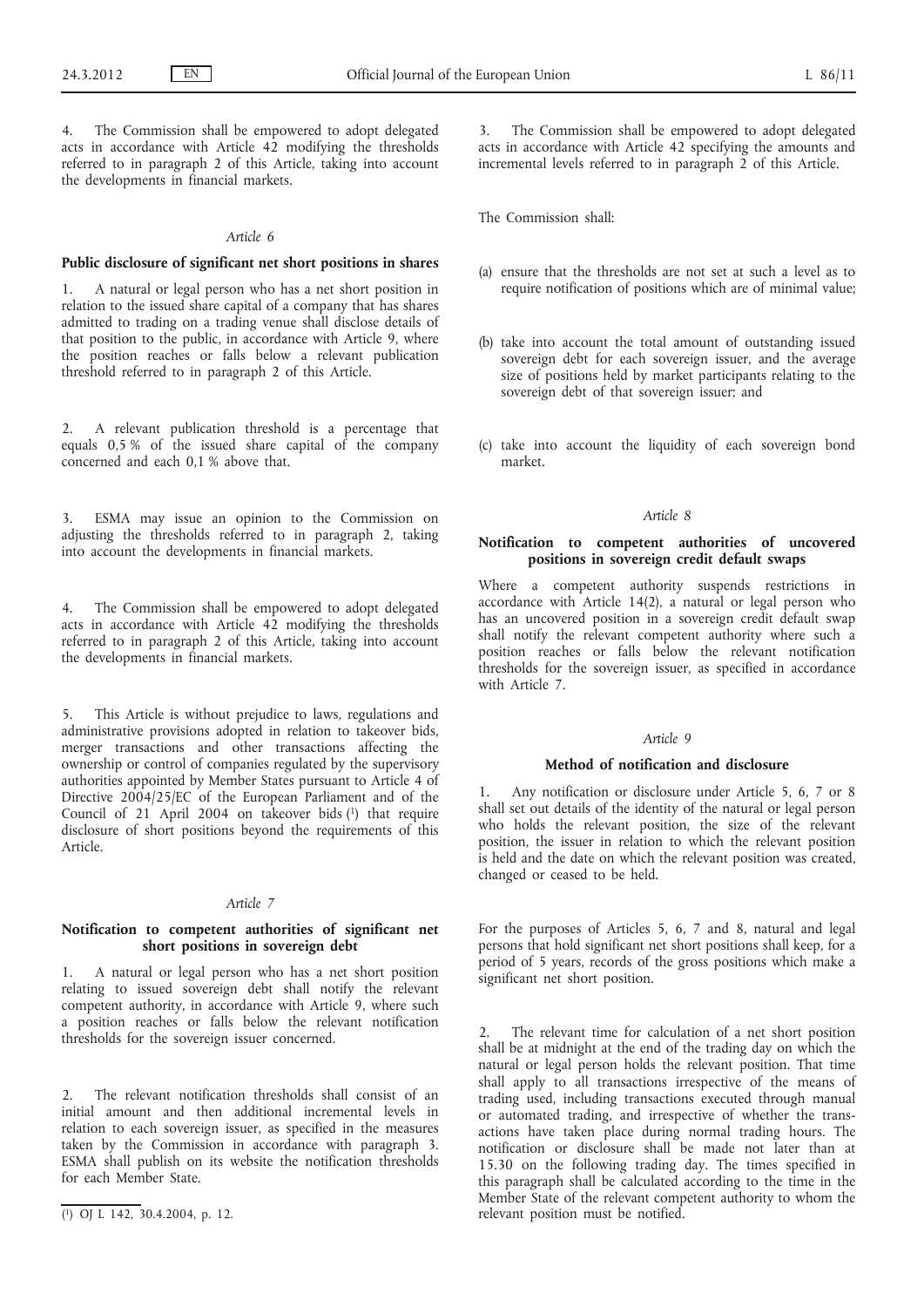The notification of information to a relevant competent authority shall ensure the confidentiality of the information and incorporate mechanisms for authenticating the source of the notification.

4. The public disclosure of information set out in Article 6 shall be made in a manner ensuring fast access to information on a non-discriminatory basis. That information shall be posted on a central website operated or supervised by the relevant competent authority. The competent authorities shall communicate the address of that website to ESMA, which, in turn, shall put a link to all such central websites on its own website.

In order to ensure consistent application of this Article, ESMA shall develop draft regulatory technical standards specifying the details of the information to be provided for the purposes of paragraph 1.

ESMA shall submit those draft regulatory technical standards to the Commission by 31 March 2012.

Power is delegated to the Commission to adopt the regulatory technical standards referred to in the first subparagraph in accordance with Articles 10 to 14 of Regulation (EU) No 1095/2010.

6. In order to ensure uniform conditions of application of paragraph 4, ESMA shall develop draft implementing technical standards specifying the means by which information may be disclosed to the public.

ESMA shall submit those draft implementing technical standards to the Commission by 31 March 2012.

Power is conferred on the Commission to adopt the implementing technical standards referred to in the first subparagraph in accordance with Article 15 of Regulation (EU) No 1095/2010.

#### *Article 10*

#### **Application of notification and disclosure requirements**

The notification and disclosure requirements under Articles 5, 6, 7 and 8 apply to natural or legal persons domiciled or established within the Union or in a third country.

# *Article 11*

## **Information to be provided to ESMA**

1. The competent authorities shall provide information in summary form to ESMA on a quarterly basis on net short positions relating to issued share capital and to issued sovereign debt, and on uncovered positions relating to sovereign credit default swaps, for which it is the relevant competent authority and receives notifications under Articles 5, 7 and 8.

2. ESMA may request at any time, in order to carry out its duties under this Regulation, additional information from a relevant competent authority on net short positions relating to issued share capital and to issued sovereign debt, or on uncovered positions relating to sovereign credit default swaps.

The competent authority shall provide the requested information to ESMA at the latest within 7 calendar days. Where there are adverse events or developments which constitute a serious threat to financial stability or to market confidence in the Member State concerned or in another Member State, the competent authority shall provide ESMA with any available information based on the notification requirements under Articles 5, 7 and 8 within 24 hours.

3. In order to ensure consistent application of this Article, ESMA shall develop draft regulatory technical standards specifying the details of the information to be provided in accordance with paragraphs 1 and 2.

ESMA shall submit those draft regulatory technical standards to the Commission by 31 March 2012.

Power is delegated to the Commission to adopt the regulatory technical standards referred to in the first subparagraph in accordance with Articles 10 to 14 of Regulation (EU) No 1095/2010.

4. In order to ensure uniform conditions of application of paragraph 1, ESMA shall develop draft implementing technical standards defining the format of information to be provided in accordance with paragraphs 1 and 2.

ESMA shall submit those draft implementing technical standards to the Commission by 31 March 2012.

Power is conferred on the Commission to adopt the implementing technical standards referred to in the first subparagraph in accordance with Article 15 of Regulation (EU) No 1095/2010.

## CHAPTER III

#### **UNCOVERED SHORT SALES**

# *Article 12*

# **Restrictions on uncovered short sales in shares**

1. A natural or legal person may enter into a short sale of a share admitted to trading on a trading venue only where one of the following conditions is fulfilled:

(a) the natural or legal person has borrowed the share or has made alternative provisions resulting in a similar legal effect;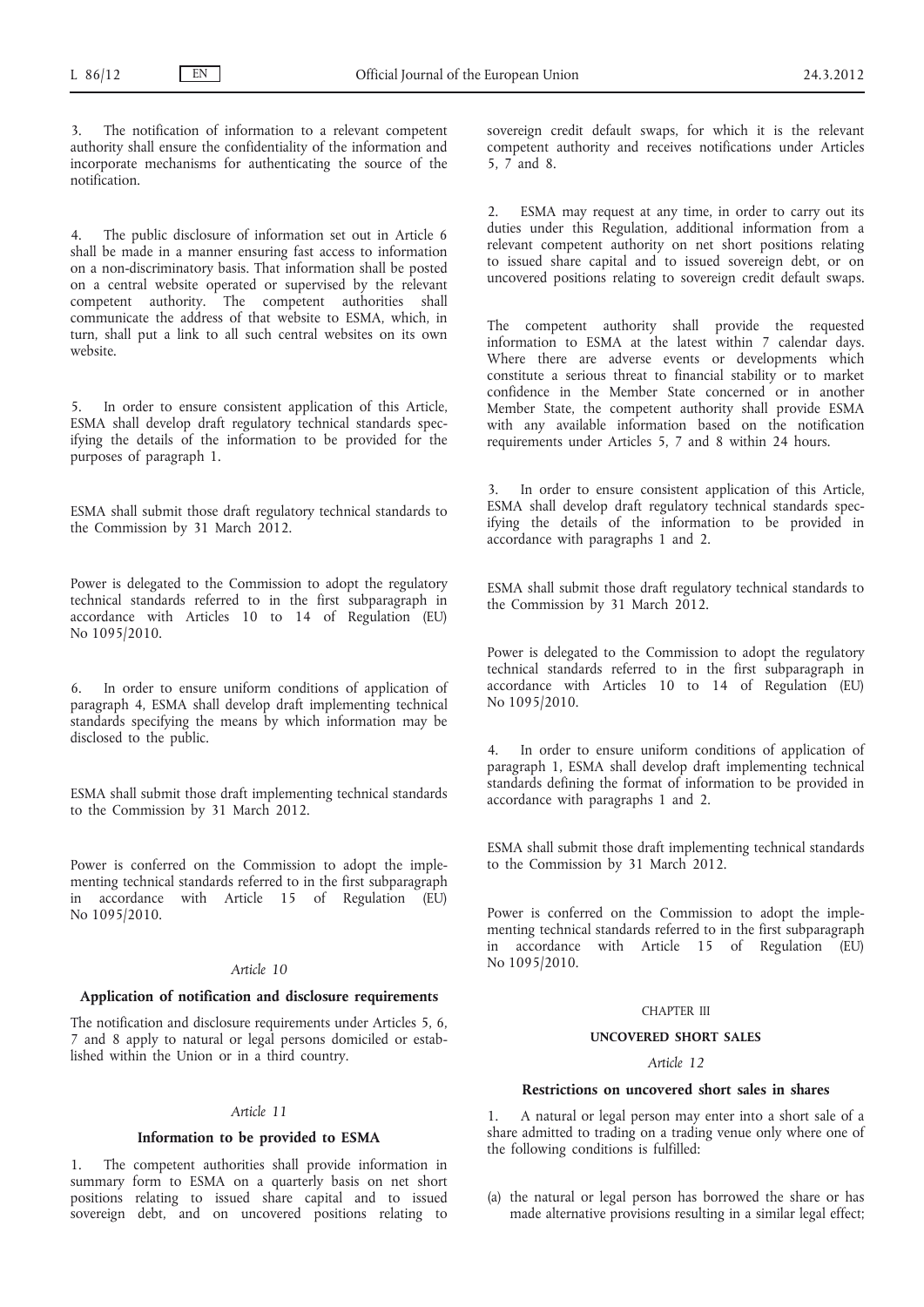- (b) the natural or legal person has entered into an agreement to borrow the share or has another absolutely enforceable claim under contract or property law to be transferred ownership of a corresponding number of securities of the same class so that settlement can be effected when it is due;
- (c) the natural or legal person has an arrangement with a third party under which that third party has confirmed that the share has been located and has taken measures vis-à-vis third parties necessary for the natural or legal person to have a reasonable expectation that settlement can be effected when it is due.

2. In order to ensure uniform conditions of application of paragraph 1, ESMA shall develop draft implementing technical standards to determine the types of agreements, arrangements and measures that adequately ensure that the share will be available for settlement. In determining what measures are necessary to have a reasonable expectation that settlement can be effected when it is due, ESMA shall take into account, inter alia, the intraday trading and the liquidity of the shares.

ESMA shall submit those draft implementing technical standards to the Commission by 31 March 2012.

Power is conferred on the Commission to adopt the implementing technical standards referred to in the first subparagraph in accordance with Article 15 of Regulation (EU) No 1095/2010.

# *Article 13*

#### **Restrictions on uncovered short sales in sovereign debt**

1. A natural or legal person may enter into a short sale of sovereign debt only where one of the following conditions is fulfilled:

- (a) the natural or legal person has borrowed the sovereign debt or has made alternative provisions resulting in a similar legal effect;
- (b) the natural or legal person has entered into an agreement to borrow the sovereign debt or has another absolutely enforceable claim under contract or property law to be transferred ownership of a corresponding number of securities of the same class so that settlement can be effected when it is due;
- (c) the natural or legal person has an arrangement with a third party under which that third party has confirmed that the sovereign debt has been located or otherwise has a reasonable expectation that settlement can be effected when it is due.

The restrictions in paragraph 1 do not apply if the transaction serves to hedge a long position in debt instruments of an issuer, the pricing of which has a high correlation with the pricing of the given sovereign debt.

3. Where the liquidity of sovereign debt falls below the threshold determined in accordance with the methodology referred to in paragraph 4, the restrictions referred to in paragraph 1 may be temporarily suspended by the relevant competent authority. Before suspending those restrictions, the relevant competent authority shall notify ESMA and the other competent authorities about the proposed suspension.

A suspension shall be valid for an initial period not exceeding 6 months from the date of its publication on the website of the relevant competent authority. The suspension may be renewed for periods not exceeding 6 months if the grounds for the suspension continue to apply. If the suspension is not renewed by the end of the initial period or of any subsequent renewal period it shall automatically expire.

ESMA shall, within 24 hours of notification by the relevant competent authority, issue an opinion based on paragraph 4 on the notified suspension or renewal of suspension. The opinion shall be published on ESMA's website.

4. The Commission shall adopt delegated acts in accordance with Article 42 specifying the parameters and methods for calculating the threshold of liquidity referred to in paragraph 3 of this Article in relation to issued sovereign debt.

The parameters and methods for Member States to calculate the threshold shall be set in such a way that where it is reached, it represents a significant decline relative to the average level of liquidity for the sovereign debt concerned.

The threshold shall be defined based on objective criteria specific to the relevant sovereign debt market, including the total amount of outstanding issued sovereign debt for each sovereign issuer.

5. In order to ensure uniform conditions of application of paragraph 1, ESMA may develop draft implementing technical standards to determine the types of agreements or arrangements that adequately ensure that the sovereign debt will be available for settlement. ESMA shall, in particular, take into account the need to preserve liquidity of markets, especially sovereign bond and sovereign bond repurchase markets.

ESMA shall submit those draft implementing technical standards to the Commission by 31 March 2012.

Power is conferred on the Commission to adopt the implementing technical standards referred to in the first subparagraph in accordance with Article 15 of Regulation (EU) No 1095/2010.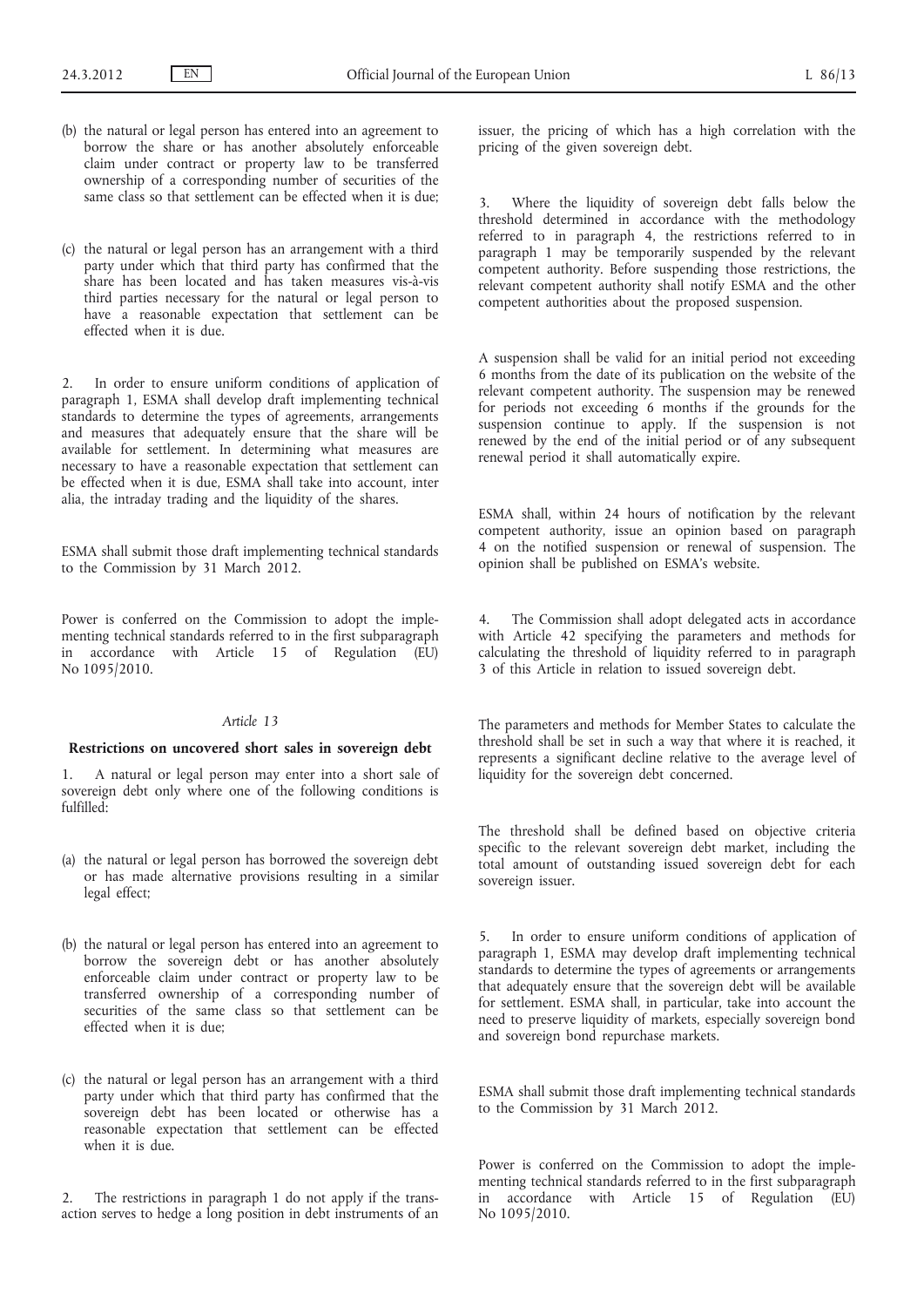## *Article 14*

#### **Restrictions on uncovered sovereign credit default swaps**

1. A natural or legal person may enter into sovereign credit default swap transactions only where that transaction does not lead to an uncovered position in a sovereign credit default swap as referred to in Article 4.

2. A competent authority may temporarily suspend restrictions referred to in paragraph 1, where it has objective grounds for believing that its sovereign debt market is not functioning properly and that such restrictions might have a negative impact on the sovereign credit default swap market, especially by increasing the cost of borrowing for sovereign issuers or affecting the sovereign issuers' ability to issue new debt. Those grounds shall be based on the following indicators:

- (a) a high or rising interest rate on the sovereign debt;
- (b) a widening of interest rate spreads on the sovereign debt compared to the sovereign debt of other sovereign issuers;
- (c) a widening of the sovereign credit default swap spreads compared to the own curve and compared to other sovereign issuers;
- (d) the timeliness of the return of the price of the sovereign debt to its original equilibrium after a large trade;
- (e) the amounts of sovereign debt that can be traded.

The competent authority may also use indicators other than those set out in points (a) to (e) of the first subparagraph.

Before suspending restrictions under this Article, the relevant competent authority shall notify ESMA and the other competent authorities of the proposed suspension and the grounds on which it is based.

A suspension shall be valid for an initial period not exceeding 12 months from the date of its publication on the website of the relevant competent authority. The suspension may be renewed for periods not exceeding 6 months if the grounds for the suspension continue to apply. If the suspension is not renewed by the end of the initial period or of any subsequent renewal period, it shall automatically expire.

ESMA shall, within 24 hours of the notification by the relevant competent authority, issue an opinion on the intended suspension or on the renewal of that suspension, irrespective of whether the competent authority has based the suspension on the indicators set out in points (a) to (e) of the first subparagraph or on other indicators. Where the intended suspension or renewal of a suspension is based on the second subparagraph, that opinion shall also include an assessment of the indicators used by the competent authority. The opinion shall be published on ESMA's website.

#### *Article 15*

## **Buy-in procedures**

1. A central counterparty in a Member State that provides clearing services for shares shall ensure that procedures are in place which comply with all of the following requirements:

- (a) where a natural or legal person who sells shares is not able to deliver the shares for settlement within four business days after the day on which settlement is due, procedures are automatically triggered for the buy-in of the shares to ensure delivery for settlement;
- (b) where the buy-in of the shares for delivery is not possible, an amount is paid to the buyer based on the value of the shares to be delivered at the delivery date plus an amount for losses incurred by the buyer as a result of the settlement failure; and
- (c) the natural or legal person who fails to settle reimburses all amounts paid pursuant to points (a) and (b).

2. A central counterparty in a Member State that provides clearing services for shares shall ensure that procedures are in place, which ensure that where a natural or legal person who sells shares fails to deliver the shares for settlement by the date on which settlement is due, such person must make daily payments for each day that the failure continues.

The daily payments shall be sufficiently high to act as a deterrent to natural or legal persons failing to settle.

#### CHAPTER IV

# **EXEMPTIONS**

# *Article 16*

# **Exemption where the principal trading venue is in a third country**

Articles 5, 6, 12 and 15 shall not apply to shares of a company admitted to trading on a trading venue in the Union where the principal venue for the trading of the shares is located in a third country.

The relevant competent authority for shares of a company that are traded on a trading venue in the Union and a venue located in a third country shall determine, at least every 2 years, whether the principal venue for the trading of those shares is located in a third country.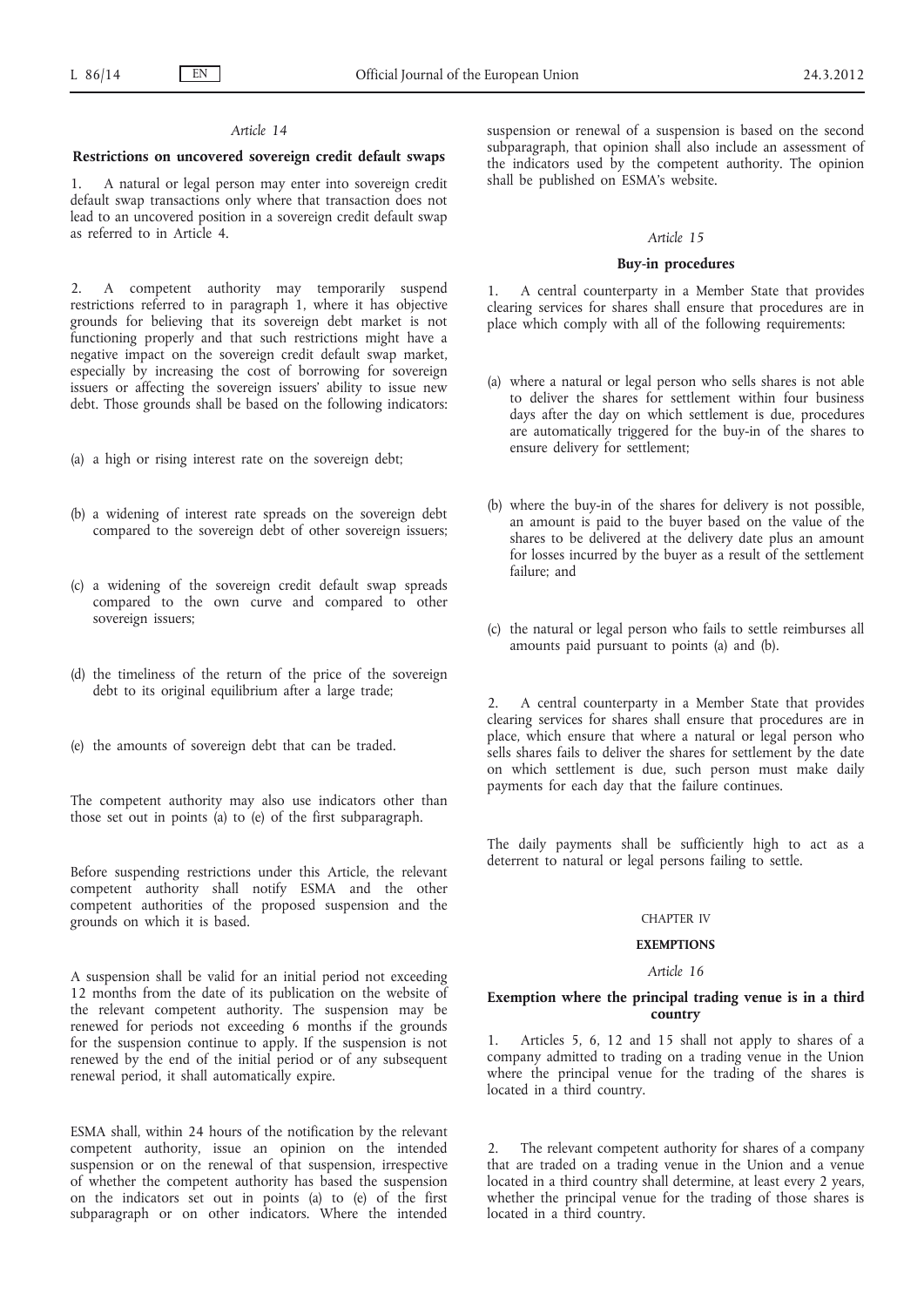The relevant competent authority shall notify ESMA of any such shares identified as having their principal trading venue located in a third country.

Every 2 years ESMA shall publish the list of shares for which the principal trading venue is located in a third country. The list shall be effective for a 2-year period.

In order to ensure consistent application of this Article, ESMA shall develop draft regulatory technical standards specifying the method for calculation of the turnover to determine the principal venue for the trading of a share.

ESMA shall submit those draft regulatory technical standards to the Commission by 31 March 2012.

Power is delegated to the Commission to adopt the regulatory technical standards referred to in the first subparagraph in accordance with Articles 10 to 14 of Regulation (EU) No 1095/2010.

4. In order to ensure uniform conditions of application of paragraphs 1 and 2 ESMA shall develop draft implementing technical standards to determine:

- (a) the date on which and period in respect of which any calculation determining the principal trading venue for a share is to be made;
- (b) the date by which the relevant competent authority shall notify ESMA of those shares for which the principal trading venue is in a third country;
- (c) the date from which the list is to be effective following publication by ESMA.

ESMA shall submit those draft implementing technical standards to the Commission by 31 March 2012.

Power is conferred on the Commission to adopt the implementing technical standards referred to in the first subparagraph in accordance with Article 15 of Regulation (EU) No 1095/2010.

# *Article 17*

## **Exemption for market making activities and primary market operations**

1. Articles 5, 6, 7, 12, 13 and 14 shall not apply to transactions performed due to market making activities.

2. The Commission may, in accordance with the procedure referred to in Article 44(2), adopt decisions determining that the legal and supervisory framework of a third country ensures that a market authorised in that third country complies with legally binding requirements which are, for the purpose of the application of the exemption set out in paragraph 1, equivalent to the requirements under Title III of Directive 2004/39/EC, under Directive 2003/6/EC of the European Parliament and of the Council of 28 January 2003 on insider dealing and market manipulation (market abuse) (1) and under Directive 2004/109/EC of the European Parliament and of the Council of 15 December 2004 on the harmonisation of transparency requirements in relation to information about issuers whose securities are admitted to trading on a regulated market  $(2)$ , and which are subject to effective supervision and enforcement in that third country.

The legal and supervisory framework of a third country may be considered equivalent where that third country's:

- (a) markets are subject to authorisation and to effective supervision and enforcement on an ongoing basis;
- (b) markets have clear and transparent rules regarding admission of securities to trading so that such securities are capable of being traded in a fair, orderly and efficient manner, and are freely negotiable;
- (c) security issuers are subject to periodic and ongoing information requirements ensuring a high level of investor protection; and
- (d) market transparency and integrity are ensured by preventing market abuse in the form of insider dealing and market manipulation.

3. Articles 7, 13 and 14 shall not apply to the activities of a natural or legal person where, acting as an authorised primary dealer pursuant to an agreement with a sovereign issuer, it is dealing as principal in a financial instrument in relation to primary or secondary market operations relating to the sovereign debt.

Articles 5, 6, 12, 13 and 14 of this Regulation shall not apply to a natural or legal person where it enters into a short sale of a security or has a net short position in relation to the carrying out of a stabilisation under Chapter III of Commission Regulation (EC) No 2273/2003 of 22 December 2003 implementing Directive 2003/6/EC of the European Parliament and of the Council as regards exemptions for buy-back programmes and stabilisation of financial instruments (3).

5. The exemption referred to in paragraph 1 shall apply only where the natural or legal person concerned has notified the competent authority of its home Member State in writing that it intends to make use of the exemption. The notification shall be made not less than 30 calendar days before the natural or legal person first intends to use the exemption.

<sup>(</sup> 1) OJ L 96, 12.4.2003, p. 16.

<sup>(</sup> 2) OJ L 390, 31.12.2004, p. 38.

<sup>(</sup> 3) OJ L 336, 23.12.2003, p. 33.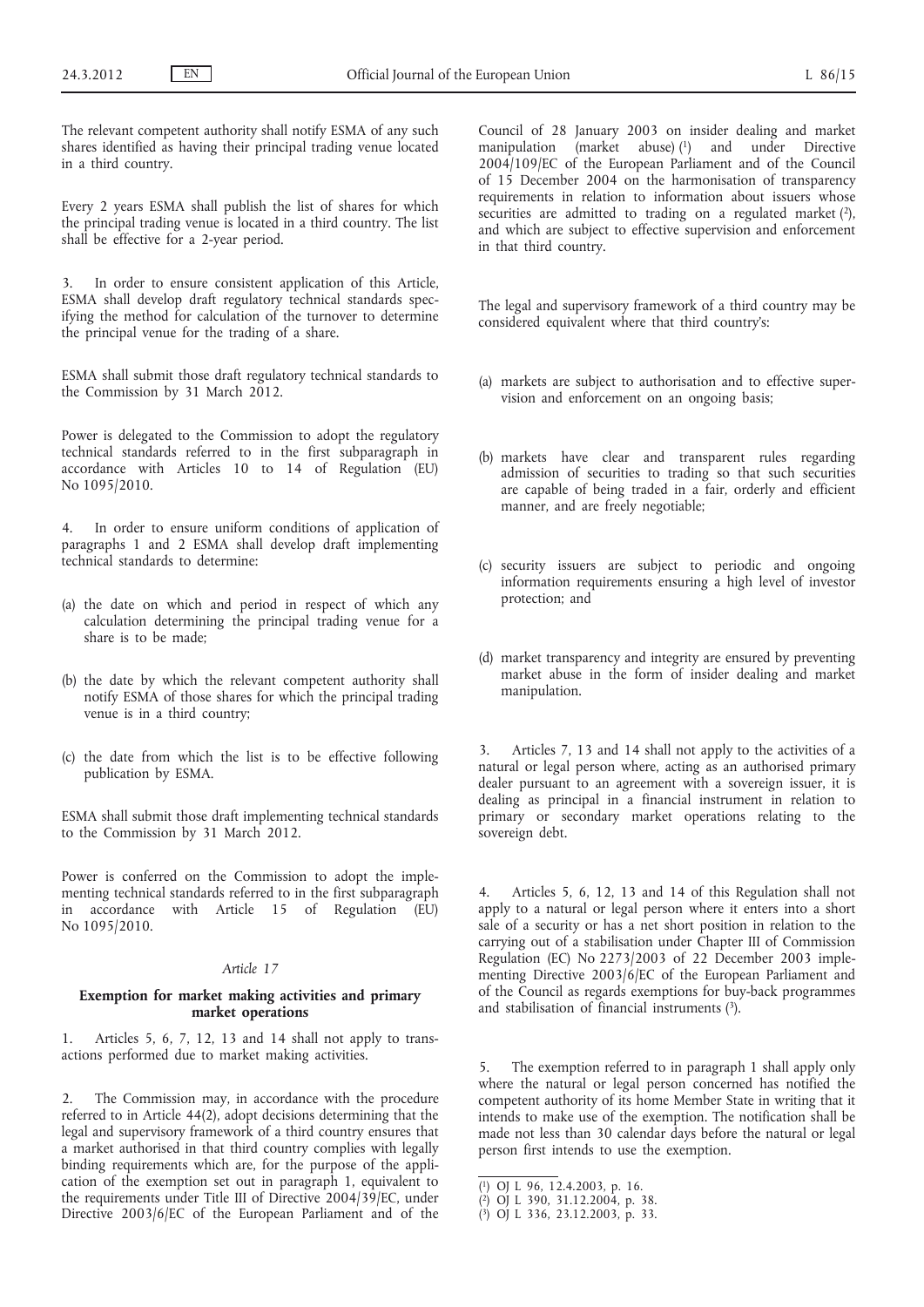6. The exemption referred to in paragraph 3 shall apply only where the authorised primary dealer has notified the relevant competent authority in relation to the sovereign debt concerned in writing that it intends to make use of the exemption. The notification shall be made not less than 30 calendar days before the natural or legal person acting as authorised primary dealer first intends to use the exemption.

7. The competent authority referred to in paragraphs 5 and 6 may prohibit the use of the exemption if it considers that the natural or legal person does not satisfy the conditions of the exemption. Any prohibition shall be imposed within the 30 calendar day period referred to in paragraph 5 or 6 or subsequently if the competent authority becomes aware that there have been changes in the circumstances of the natural or legal person so that it no longer satisfies the conditions of the exemption.

8. A third-country entity that is not authorised in the Union shall send the notification referred to in paragraphs 5 and 6 to the competent authority of the main trading venue in the Union in which it trades.

9. A natural or legal person who has given a notification under paragraph 5 shall as soon as possible notify in writing the competent authority of its home Member State where there are any changes affecting that person's eligibility to use the exemption, or if it no longer wishes to use the exemption.

10. A natural or legal person who has given a notification under paragraph 6 shall as soon as possible notify in writing the relevant competent authority in relation to sovereign debt concerned where there are any changes affecting that person's eligibility to use the exemption, or if it no longer wishes to use the exemption.

11. The competent authority of the home Member State may request information, in writing, from a natural or legal person operating under the exemptions set out in paragraph 1, 3 or 4 about short positions held or activities conducted under the exemption. The natural or legal person shall provide the information not later than 4 calendar days after the request is made.

12. A competent authority shall notify ESMA within 2 weeks of notification in accordance with paragraph 5 or 9 of any market makers and in accordance with paragraph 6 or 10 of any authorised primary dealers who are making use of the exemption and of any market makers and authorised primary dealers who are no longer making use of the exemption.

13. ESMA shall publish and keep up to date on its website a list of market makers and authorised primary dealers who are using the exemption.

14. A notification under this Article may be made by a person to a competent authority and by a competent authority to ESMA at any time within 60 calendar days before 1 November 2012.

#### CHAPTER V

## **POWERS OF INTERVENTION OF COMPETENT AUTHORITIES AND OF ESMA**

# *SECTION 1*

#### *Powers of competent authorities*

## *Article 18*

#### **Notification and disclosure in exceptional circumstances**

1. Subject to Article 22, a competent authority may require natural or legal persons who have net short positions in relation to a specific financial instrument or class of financial instruments to notify it or to disclose to the public details of the position where the position reaches or falls below a notification threshold fixed by the competent authority and where:

- (a) there are adverse events or developments which constitute a serious threat to financial stability or to market confidence in the Member State concerned or in one or more other Member States; and
- (b) the measure is necessary to address the threat and will not have a detrimental effect on the efficiency of financial markets which is disproportionate to its benefits.

Paragraph 1 of this Article shall not apply to financial instruments in respect of which transparency is already required under Articles 5 to 8. A measure under paragraph 1 may apply in circumstances or be subject to exceptions specified by the competent authority. Exceptions may in particular be specified to apply to market making activities and primary market activities.

#### *Article 19*

#### **Notification by lenders in exceptional circumstances**

1. Subject to Article 22, a competent authority may take the measure referred to in paragraph 2 of this Article where:

- (a) there are adverse events or developments which constitute a serious threat to financial stability or to market confidence in the Member State concerned or in one or more other Member States; and
- (b) the measure is necessary to address the threat and will not have a detrimental effect on the efficiency of financial markets which is disproportionate to its benefits.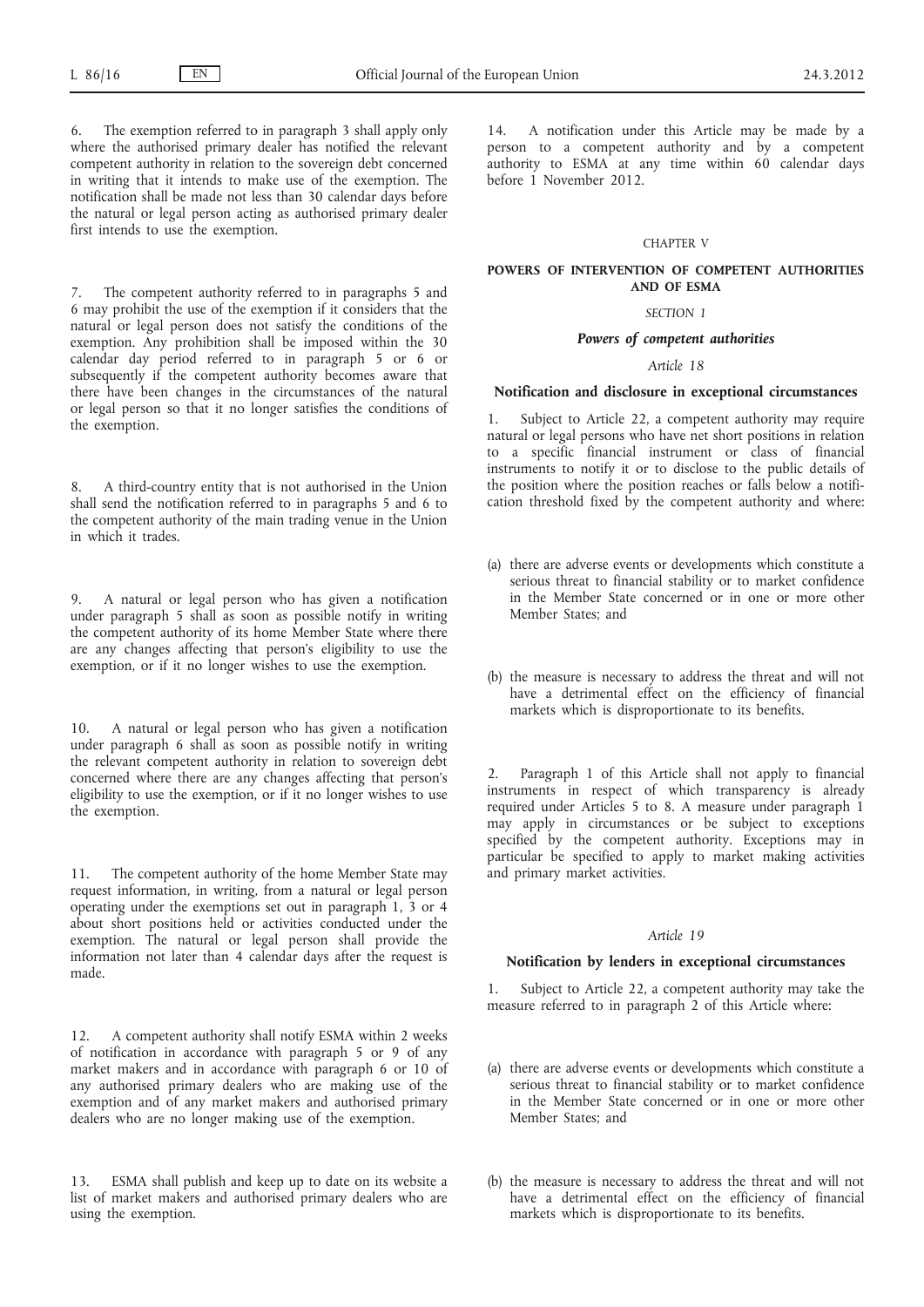2. A competent authority may require natural or legal persons engaged in the lending of a specific financial instrument or class of financial instruments to notify any significant change in the fees requested for such lending.

## *Article 20*

# **Restrictions on short selling and similar transactions in exceptional circumstances**

1. Subject to Article 22, a competent authority may take one or more of the measures referred to in paragraph 2 of this Article where:

- (a) there are adverse events or developments which constitute a serious threat to financial stability or to market confidence in the Member State concerned or in one or more other Member States; and
- (b) the measure is necessary to address the threat and will not have a detrimental effect on the efficiency of financial markets which is disproportionate to its benefits.

2. A competent authority may prohibit or impose conditions relating to natural or legal persons entering into:

- (a) a short sale; or
- (b) a transaction other than a short sale which creates, or relates to, a financial instrument and the effect or one of the effects of that transaction is to confer a financial advantage on the natural or legal person in the event of a decrease in the price or value of another financial instrument.

3. A measure taken under paragraph 2 may apply to transactions concerning all financial instruments, financial instruments of a specific class or a specific financial instrument. The measure may apply in circumstances or be subject to exceptions specified by the competent authority. Exceptions may in particular be specified to apply to market making activities and primary market activities.

#### *Article 21*

## **Restrictions on sovereign credit default swap transactions in exceptional circumstances**

1. Subject to Article 22, a competent authority may restrict the ability of natural or legal persons to enter into sovereign credit default swap transactions or may limit the value of sovereign credit default swap positions that those persons are permitted to enter into where:

(a) there are adverse events or developments which constitute a serious threat to financial stability or to market confidence in the Member State concerned or in one or more other Member States; and

(b) the measure is necessary to address the threat and will not have a detrimental effect on the efficiency of financial markets which is disproportionate to its benefits.

2. A measure taken under paragraph 1 may apply to sovereign credit default swap transactions of a specific class or to specific sovereign credit default swap transactions. The measure may apply in circumstances or be subject to exceptions specified by the competent authority. Exceptions may in particular be specified to apply to market making activities and primary market activities.

## *Article 22*

## **Measures by other competent authorities**

Without prejudice to Article 26, a competent authority in relation to a financial instrument for which it is not the relevant competent authority may impose or renew a measure under Article 18, 19, 20 or 21 only with the consent of the relevant competent authority.

## *Article 23*

## **Power to restrict short selling of financial instruments temporarily in the case of a significant fall in price**

1. Where the price of a financial instrument on a trading venue has fallen significantly during a single trading day in relation to the closing price on that venue on the previous trading day, the competent authority of the home Member State for that venue shall consider whether it is appropriate to prohibit or restrict natural or legal persons from engaging in short selling of the financial instrument on that trading venue or otherwise limit transactions in that financial instrument on that trading venue in order to prevent a disorderly decline in the price of the financial instrument.

Where the competent authority is satisfied under the first subparagraph that it is appropriate to do so, it shall in the case of a share or a debt instrument, prohibit or restrict natural and legal persons from entering into a short sale on that trading venue or in the case of another type of financial instrument, limit transactions in that financial instrument on that trading venue in order to prevent a disorderly decline in the price of the financial instrument.

2. The measure under paragraph 1 shall apply for a period not exceeding the end of the trading day following the trading day on which the fall in price occurs. If, at the end of the trading day following the trading day on which the fall in price occurs, there is, despite the measure being imposed, a further significant fall in value of at least half of the amount specified in paragraph 5 of the financial instrument from the closing price of the first trading day, the competent authority may extend the measure for a further period not exceeding 2 trading days after the end of the second trading day.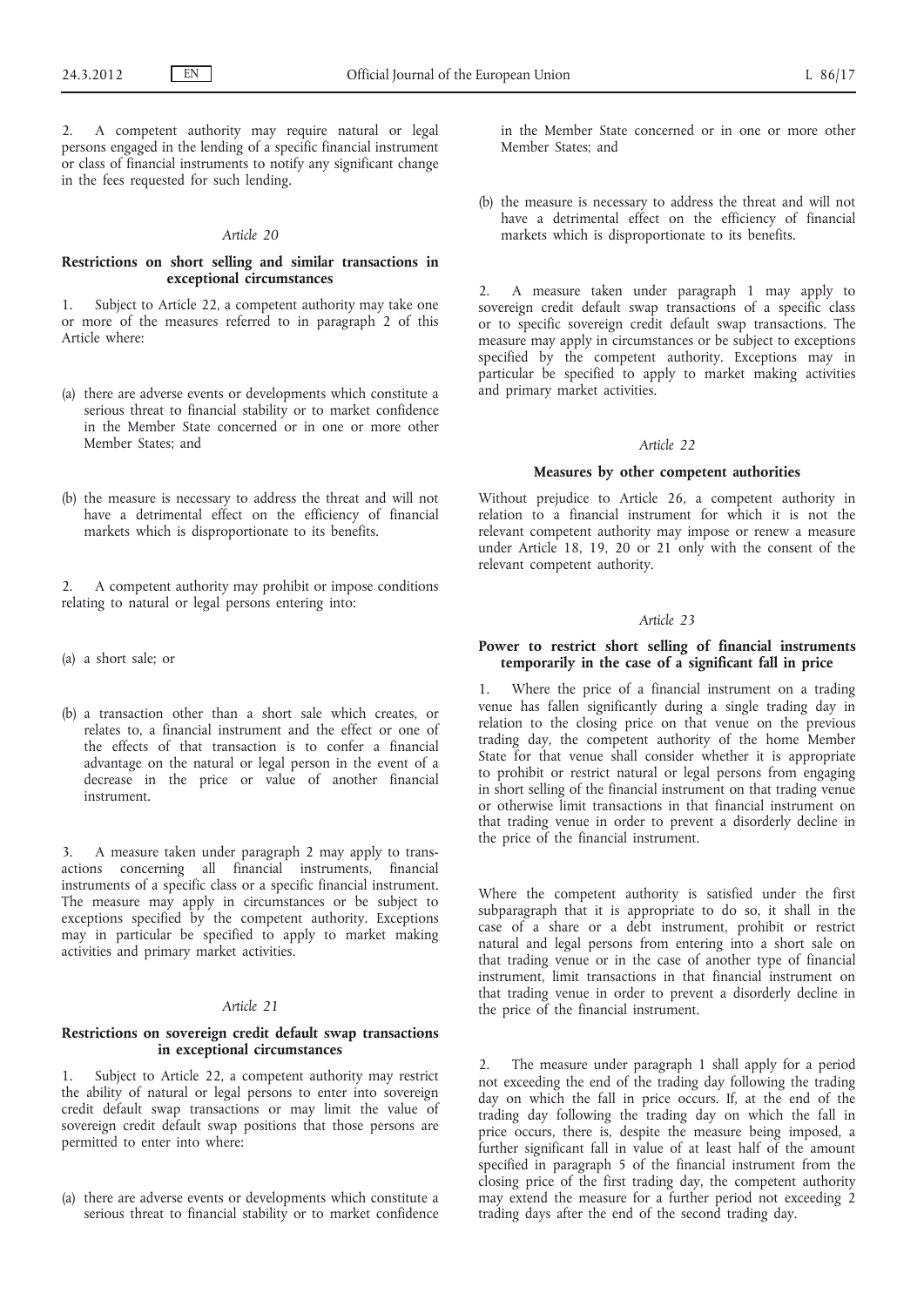The measure under paragraph 1 shall apply in circumstances or be subject to exceptions specified by the competent authority. Exceptions may in particular be specified to apply to market making activities and primary market activities.

4. A competent authority of the home Member State of a venue where a financial instrument has during a single trading day fallen by the value referred to in paragraph 5 shall notify ESMA about the decision taken under paragraph 1 at the latest 2 hours after the end of that trading day. ESMA shall immediately inform the competent authorities of the home Member States of venues which trade the same financial instrument.

If a competent authority disagrees with the action taken by another competent authority on a financial instrument traded on different venues regulated by different competent authorities, ESMA may assist those authorities in reaching an agreement in accordance with Article 19 of Regulation (EU) No 1095/2010.

The conciliation shall be completed before midnight at the end of the same trading day. If the competent authorities concerned fail to reach an agreement within the conciliation phase, ESMA may take a decision in accordance with Article  $19(3)$  of Regulation (EU) No 1095/2010. The decision shall be taken before the opening of the next trading day.

5. The fall in value shall be 10 % or more in the case of a liquid share, as defined in Article 22 of Regulation (EC) No 1287/2006, and for illiquid shares and other classes of financial instruments an amount to be specified by the Commission.

6. ESMA may issue and send to the Commission an opinion on adjusting the threshold referred to in paragraph 5, taking into account the developments in financial markets.

The Commission shall be empowered to adopt delegated acts in accordance with Article 42 modifying the thresholds referred to in paragraph 5 of this Article, taking into account the developments in financial markets.

7. The Commission shall adopt delegated acts in accordance with Article 42 specifying what constitutes a significant fall in value for financial instruments other than liquid shares, taking into account the specificities of each class of financial instrument and the differences of volatility.

8. In order to ensure consistent application of this Article, ESMA shall develop draft regulatory technical standards specifying the method of calculation of the 10 % fall for liquid shares and of the fall in value specified by the Commission as referred to in paragraph 7.

ESMA shall submit those draft regulatory technical standards to the Commission by 31 March 2012.

Power is delegated to the Commission to adopt the regulatory technical standards referred to in the first subparagraph in accordance with Articles 10 to 14 of Regulation (EU) No 1095/2010.

## *Article 24*

#### **Period of restrictions**

A measure imposed under Article 18, 19, 20 or 21 shall be valid for an initial period not exceeding 3 months from the date of publication of the notice referred to in Article 25.

The measure may be renewed for further periods not exceeding 3 months if the grounds for taking the measure continue to apply. If the measure is not renewed by the end of such a 3-month period, it shall automatically expire.

#### *Article 25*

# **Notice of restrictions**

1. A competent authority shall publish on its website notice of any decision to impose or renew any measure referred to in Articles 18 to 23.

- 2. The notice shall specify at least details of:
- (a) the measures imposed including the instruments and classes of transactions to which they apply and their duration;
- (b) the reasons why the competent authority believes it is necessary to impose the measures including the evidence supporting those reasons.

3. A measure under Articles 18 to 23 shall take effect when the notice is published or at a time specified in the notice that is after its publication and shall only apply in relation to a transaction entered into after the measure takes effect.

## *Article 26*

#### **Notification to ESMA and other competent authorities**

1. Before imposing or renewing any measure under Article 18, 19, 20 or 21 and before imposing any restriction under Article 23, a competent authority shall notify ESMA and the other competent authorities of the measure it proposes.

2. The notification shall include details of the proposed measures, the classes of financial instruments and transactions to which they will apply, the evidence supporting the reasons for those measures and when the measures are intended to take effect.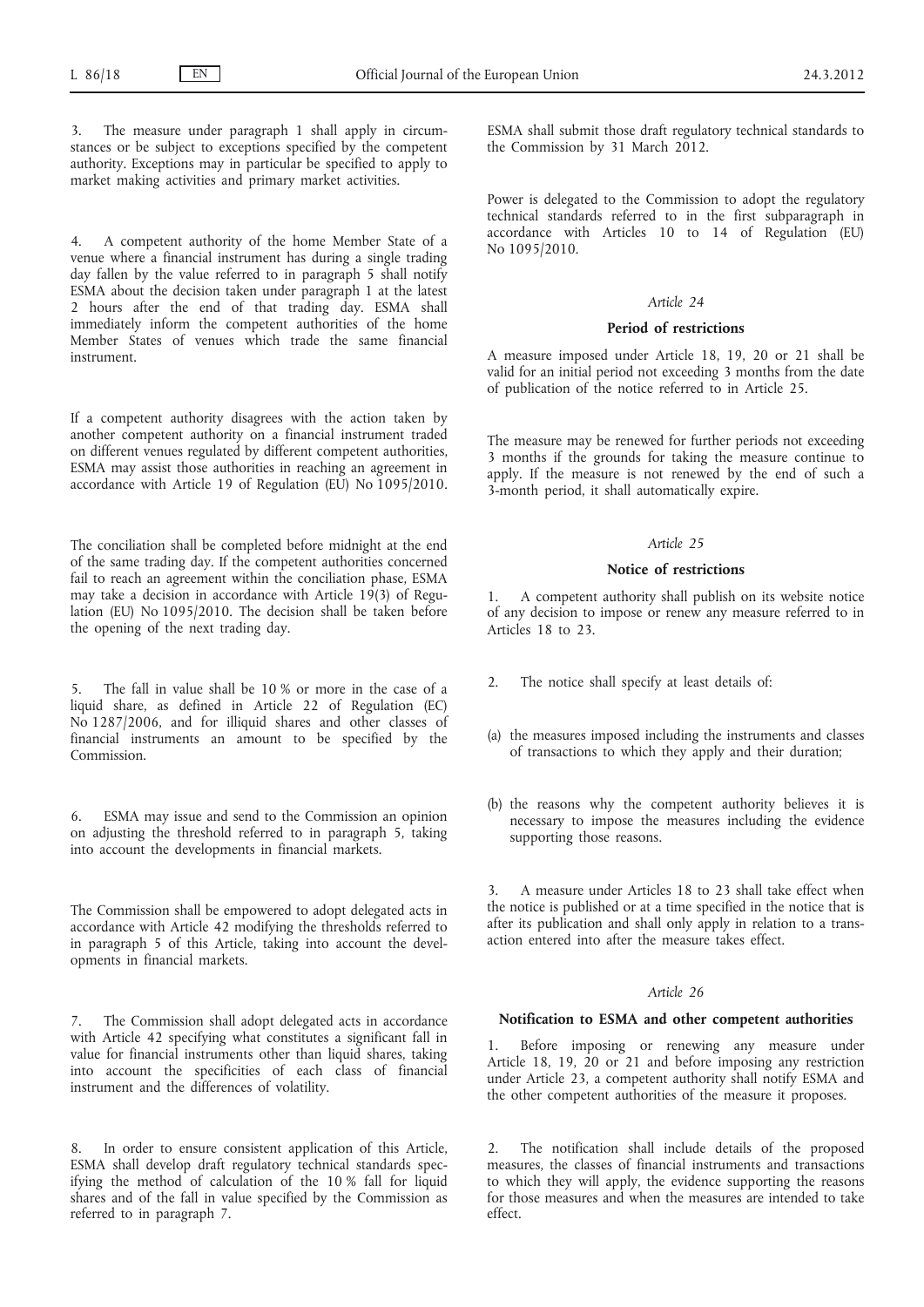3. Notification of a proposal to impose or renew a measure under Article 18, 19,  $20$  or 21 shall be made not less than 24 hours before the measure is intended to take effect or to be renewed. In exceptional circumstances, a competent authority may make the notification less than 24 hours before the measure is intended to take effect where it is not possible to give 24 hours notice. A notification of a restriction under Article 23 shall be made before the measure is intended to take effect.

4. A competent authority that receives notification under this Article may take measures in accordance with Articles 18 to 23 in that Member State where it is satisfied that the measure is necessary to assist the competent authority making the notification. The competent authority that receives notification shall also give notice in accordance with paragraphs 1 to 3 where it proposes to take measures.

# *SECTION 2*

## *Powers of ESMA*

# *Article 27*

## **Coordination by ESMA**

1. ESMA shall perform a facilitation and coordination role in relation to measures taken by the competent authorities under Section 1. In particular ESMA shall ensure that a consistent approach is taken by competent authorities regarding measures taken, especially regarding where it is necessary to use powers of intervention, the nature of any measures imposed and the commencement and duration of such measures.

2. After receiving notification under Article 26 of any measure that is to be imposed or renewed under Article 18, 19, 20 or 21, ESMA shall within 24 hours issue an opinion on whether it considers the measure or proposed measure is necessary to address the exceptional circumstances. The opinion shall state whether ESMA considers that adverse events or developments have arisen which constitute a serious threat to financial stability or to market confidence in one or more Member States, whether the measure or proposed measure is appropriate and proportionate to address the threat and whether the proposed duration of any such measure is justified. If ESMA considers that the taking of any measure by the other competent authorities is necessary to address the threat, it shall also state this in its opinion. The opinion shall be published on ESMA's website.

3. Where a competent authority proposes to take or takes measures contrary to an ESMA opinion under paragraph 2 or declines to take measures contrary to an ESMA opinion under that paragraph, it shall publish on its website within 24 hours of receiving ESMA's opinion a notice fully explaining its reasons for doing so. Where such a situation arises ESMA shall consider whether the conditions are satisfied and it is an appropriate case for the use of its powers of intervention under Article 28.

ESMA shall review measures under this Article regularly and in any event at least every 3 months. If the measure is not renewed by the end of such a 3-month period, it shall automatically expire.

#### *Article 28*

## **ESMA intervention powers in exceptional circumstances**

1. In accordance with Article 9(5) of Regulation (EU) No 1095/2010, ESMA shall, subject to paragraph 2 of this Article, either:

- (a) require natural or legal persons who have net short positions in relation to a specific financial instrument or class of financial instruments to notify a competent authority or to disclose to the public details of any such position; or
- (b) prohibit or impose conditions on, the entry by natural or legal persons into a short sale or a transaction which creates, or relates to, a financial instrument other than financial instruments referred to in point (c) of Article 1(1) where the effect or one of the effects of the transaction is to confer a financial advantage on such person in the event of a decrease in the price or value of another financial instrument.

A measure may apply in particular circumstances, or be subject to exceptions specified by ESMA. Exceptions may in particular be specified to apply to market-making activities and primary market activities.

- 2. ESMA shall take a decision under paragraph 1 only if:
- (a) the measures listed in points (a) and (b) of paragraph 1 address a threat to the orderly functioning and integrity of financial markets or to the stability of the whole or part of the financial system in the Union and there are cross-border implications; and
- (b) no competent authority has taken measures to address the threat or one or more of the competent authorities have taken measures that do not adequately address the threat.

Where taking measures referred to in paragraph 1 ESMA shall take into account the extent to which the measure:

(a) significantly addresses the threat to the orderly functioning and integrity of financial markets or to the stability of the whole or part of the financial system in the Union or significantly improves the ability of the competent authorities to monitor the threat;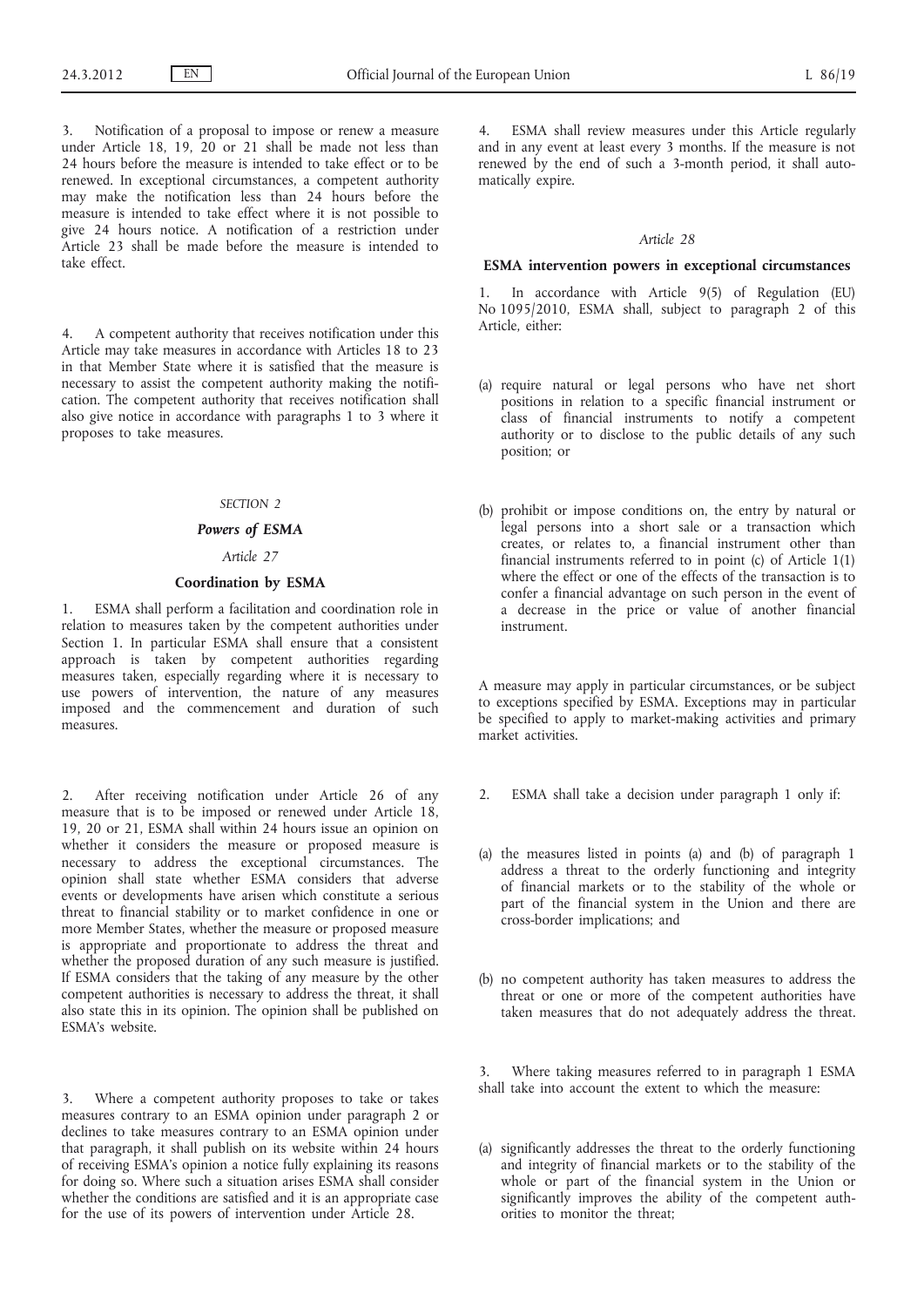(b) does not create a risk of regulatory arbitrage;

(c) does not have a detrimental effect on the efficiency of financial markets, including by reducing liquidity in those markets or creating uncertainty for market participants, that is disproportionate to the benefits of the measure.

Where one or more competent authorities have taken a measure under Article 18, 19, 20 or 21, ESMA may take any of the measures referred to in paragraph 1 of this Article without issuing the opinion provided for in Article 27.

4. Before deciding to impose or renew any measure referred to in paragraph 1, ESMA shall consult the ESRB and, where appropriate, other relevant authorities.

5. Before deciding to impose or renew any measure referred to in paragraph 1, ESMA shall notify the competent authorities concerned of the measure it proposes to take. The notification shall include details of the proposed measures, the class of financial instruments and transactions to which they will apply, the evidence supporting the reasons for those measures and when the measures are intended to take effect.

6. The notification shall be made not less than 24 hours before the measure is to take effect or to be renewed. In exceptional circumstances, ESMA may make the notification less than 24 hours before the measure is intended to take effect where it is not possible to give 24 hours' notice.

ESMA shall publish on its website notice of any decision to impose or renew any measure referred to in paragraph 1. The notice shall at least specify:

- (a) the measures imposed including the instruments and classes of transactions to which they apply, and their duration; and
- (b) the reasons why ESMA is of the opinion that it is necessary to impose the measures including the evidence supporting those reasons.

8. After deciding to impose or renew any measure referred to in paragraph 1, ESMA shall immediately notify the competent authorities of the measures taken.

9. A measure shall take effect when the notice is published on the ESMA website or at a time specified in the notice that is after its publication and shall only apply in relation to a transaction entered into after the measure takes effect.

10. ESMA shall review the measures referred to in paragraph 1 at appropriate intervals and at least every 3 months. If the measure is not renewed by the end of such a 3-month period it shall automatically expire. Paragraphs 2 to 9 shall apply to a renewal of measures.

11. A measure adopted by ESMA under this Article shall prevail over any previous measure taken by a competent authority under Section 1.

## *Article 29*

## **ESMA's powers in emergency situations relating to sovereign debt**

In the case of an emergency situation relating to sovereign debt or sovereign credit default swaps, Articles 18 and 38 of Regulation (EU) No  $1095/2010$  shall apply.

#### *Article 30*

#### **Further specification of adverse events or developments**

The Commission shall be empowered to adopt delegated acts in accordance with Article 42 specifying criteria and factors to be taken into account by the competent authorities and by ESMA in determining in which cases the adverse events or developments referred to in Articles 18 to 21 and Article 27 and the threats referred to in point (a) of Article 28(2) arise.

## *Article 31*

#### **Inquiries by ESMA**

ESMA may, on the request of one or more of the competent authorities, the European Parliament, the Council or the Commission or on its own initiative conduct an inquiry into a particular issue or practice relating to short selling or relating to the use of credit default swaps to assess whether that issue or practice poses any potential threat to financial stability or market confidence in the Union.

ESMA shall publish a report setting out its findings and any recommendations relating to the issue or practice within 3 months as from the end of any such inquiry.

#### CHAPTER VI

## **ROLE OF COMPETENT AUTHORITIES**

## *Article 32*

#### **Competent authorities**

Each Member State shall designate one or more of the competent authorities for the purpose of this Regulation.

Where a Member State designates more than one competent authority, it shall clearly determine their respective roles and it shall designate the authority to be responsible for coordinating the cooperation and the exchange of information with the Commission, ESMA and the competent authorities of the other Member States.

Member States shall inform the Commission, ESMA and the competent authorities of the other Member States of those designations.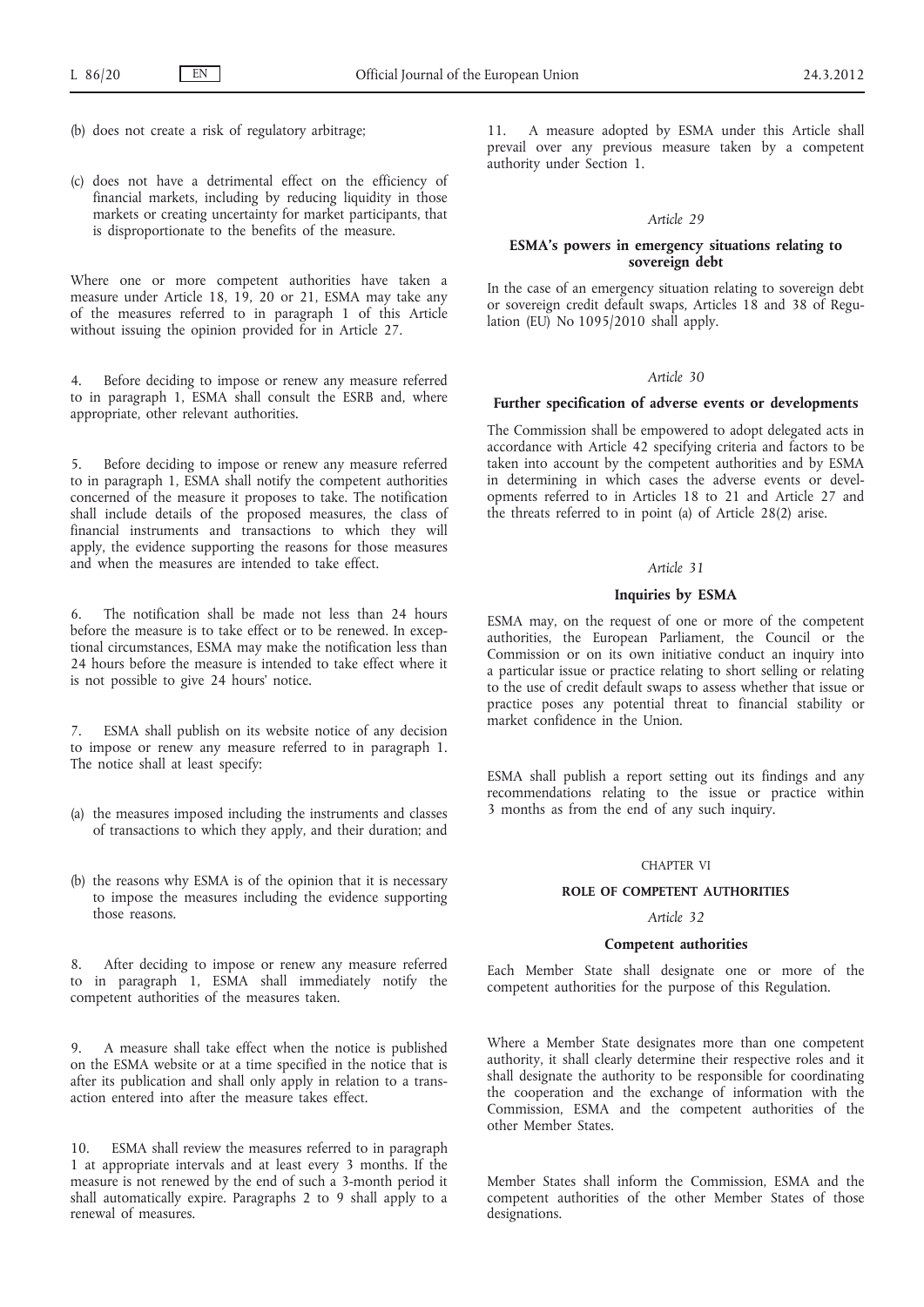## *Article 33*

# **Powers of competent authorities**

1. In order to fulfil their duties under this Regulation, the competent authorities shall have all the supervisory and investigatory powers that are necessary for the exercise of their functions. They shall exercise their powers in any of the following ways:

(a) directly;

- (b) in collaboration with other authorities;
- (c) by application to the competent judicial authorities.

In order to fulfil their duties under this Regulation, the competent authorities shall, in accordance with national law, have the power:

- (a) to gain access to any document in any form and to receive or take a copy thereof;
- (b) to require information from any natural or legal person and if necessary to summon and question a natural or legal person with a view to obtaining information;
- (c) to carry out on-site inspections with or without prior announcement;
- (d) to require existing telephone and existing data traffic records;
- (e) to require the cessation of any practice that is contrary to the provisions in this Regulation;
- (f) to require the freezing and/or the sequestration of assets.

3. The competent authorities shall, without prejudice to points (a) and (b) of paragraph 2, have the power in individual cases to require a natural or legal person entering into a credit default swap transaction to provide:

- (a) an explanation about the purpose of the transaction and whether it is for the purposes of hedging against a risk or otherwise; and
- (b) information verifying the underlying risk where the transaction is for hedging purposes.

## *Article 34*

#### **Professional secrecy**

1. The obligation of professional secrecy shall apply to all natural or legal persons who work or who have worked for the competent authority or for any authority or natural or legal person to whom the competent authority has delegated tasks, including auditors and experts contracted by the competent authority. Confidential information covered by professional secrecy may not be disclosed to any other natural or legal person or authority except where such disclosure is necessary for legal proceedings.

2. All the information exchanged between the competent authorities under this Regulation that concerns business or operational conditions and other economic or personal affairs shall be considered confidential and shall be subject to the requirements of professional secrecy, except where the competent authority states at the time of communication that such information may be disclosed or such disclosure is necessary for legal proceedings.

#### *Article 35*

## **Obligation to cooperate**

The competent authorities shall cooperate where necessary or expedient for the purposes of this Regulation. In particular, the competent authorities shall, without undue delay, supply each other with information which is relevant for the purposes of carrying out their duties under this Regulation.

#### *Article 36*

# **Cooperation with ESMA**

The competent authorities shall cooperate with ESMA for the purposes of this Regulation in accordance with Regulation (EU) No 1095/2010.

The competent authorities shall provide, without delay, ESMA with all the information necessary to carry out its duties in accordance with Regulation (EU) No 1095/2010.

#### *Article 37*

# **Cooperation in case of request for on-site inspections or investigations**

1. The competent authority of one Member State may request assistance from the competent authority of another Member State with regard to on-site inspections or investigations.

The requesting competent authority shall inform ESMA of any request referred to in the first subparagraph. In case of an investigation or an inspection with cross-border effects, ESMA may and if requested shall coordinate the investigation or inspection.

Where a competent authority receives a request from a competent authority of another Member State to carry out an on-site inspection or an investigation, it may:

- (a) carry out the on-site inspection or investigation itself;
- (b) allow the competent authority which submitted the request to participate in an on-site inspection or investigation;
- (c) allow the competent authority which submitted the request to carry out the on-site inspection or investigation itself;
- (d) appoint auditors or experts to carry out the on-site inspection or investigation;
- (e) share specific tasks relating to supervisory activities with the other competent authorities.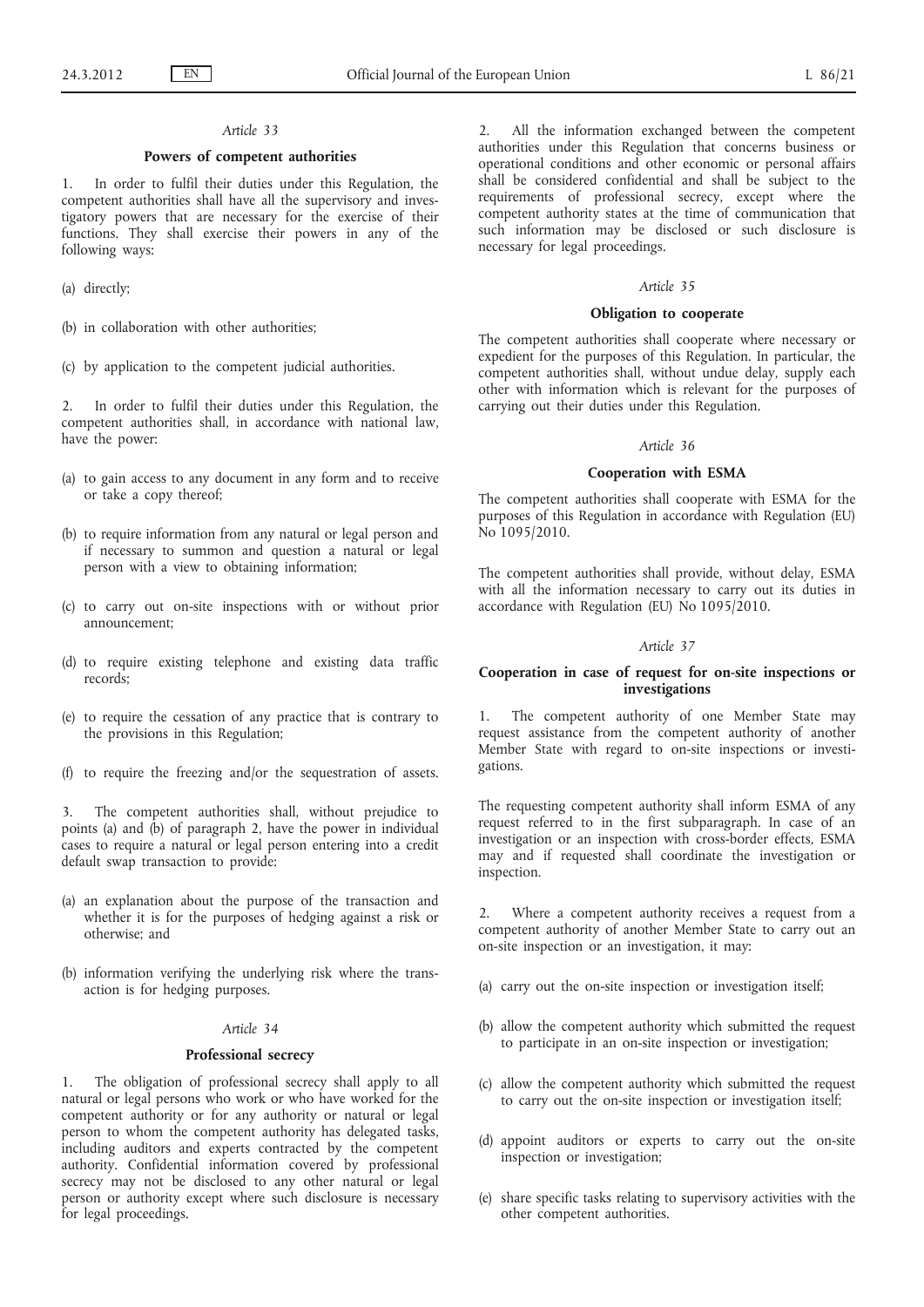ESMA may request the competent authorities to carry out specific investigatory tasks and on-site inspections where information is reasonably required by ESMA to enable it to exercise a power expressly conferred on it by this Regulation.

#### *Article 38*

## **Cooperation with third countries**

1. The competent authorities shall, where possible, conclude cooperation arrangements with supervisory authorities of third countries concerning the exchange of information with supervisory authorities of third countries, the enforcement of obligations arising under this Regulation in third countries and the taking of similar measures in third countries by their supervisory authorities to complement measures taken under Chapter V. These cooperation arrangements shall ensure at least an efficient exchange of information that allows the competent authorities to carry out their duties under this Regulation.

A competent authority shall inform ESMA and the competent authorities of the other Member States where it proposes to enter into such an arrangement.

2. The cooperation arrangement shall contain provisions on the exchange of data and information necessary for the relevant competent authority to comply with the obligation set out in Article 16(2).

3. ESMA shall coordinate the development of cooperation arrangements between the competent authorities and the relevant supervisory authorities of third countries. For that purpose, ESMA shall prepare a template document for cooperation arrangements that may be used by the competent authorities.

ESMA shall also coordinate the exchange between the competent authorities of information obtained from supervisory authorities of third countries that may be relevant to the taking of measures under Chapter V.

4. The competent authorities shall conclude cooperation arrangements on the exchange of information with the supervisory authorities of third countries only where the information disclosed is subject to guarantees of professional secrecy which are at least equivalent to those set out in Article 34. Such exchange of information shall be intended for the performance of the tasks of those competent authorities.

# *Article 39*

#### **Transfer and retention of personal data**

With regard to transfer of personal data between Member States or between Member States and a third country, Member States shall apply Directive 95/46/EC. With regard to transfer of personal data by ESMA to Member States or to a third country, ESMA shall comply with Regulation (EC) No 45/2001.

Personal data referred to in the first paragraph shall be retained for a maximum period of 5 years.

#### *Article 40*

#### **Disclosure of information to third countries**

A competent authority may transfer to a supervisory authority of a third country data and the analysis of data where the conditions laid down in Article 25 or 26 of Directive 95/46/EC are fulfilled but such transfer shall be made only on a case-by-case basis. The competent authority shall be satisfied that the transfer is necessary for the purposes of this Regulation. Any such transfer shall be made under agreement that the third country shall not transfer the data to the supervisory authority of another third country without the express written authorisation of the competent authority.

A competent authority shall disclose information which is confidential pursuant to Article 34 and which is received from a competent authority of another Member State to a supervisory authority of a third country only where the competent authority has obtained the express agreement of the competent authority which transmitted the information and, where applicable, the information is disclosed solely for the purposes for which that competent authority gave its agreement.

#### *Article 41*

#### **Penalties**

Member States shall establish rules on penalties and administrative measures, applicable to infringements of this Regulation and shall take all measures necessary to ensure that they are implemented. Those penalties and administrative measures shall be effective, proportionate and dissuasive.

In accordance with Regulation (EU) No 1095/2010, ESMA may adopt guidelines to ensure a consistent approach is taken concerning the penalties and administrative measures to be established by Members States.

Member States shall notify the Commission and ESMA of the provisions referred to in the first and second subparagraphs by 1 July 2012 and shall notify them without delay of any subsequent amendment affecting those provisions.

ESMA shall publish on its website and update regularly a list of existing penalties and administrative measures applicable in each Member State.

Member States shall provide ESMA annually with aggregate information regarding the penalties and administrative measures imposed. If a competent authority discloses to the public the fact that a penalty or an administrative measure has been imposed, it shall, contemporaneously, notify ESMA thereof.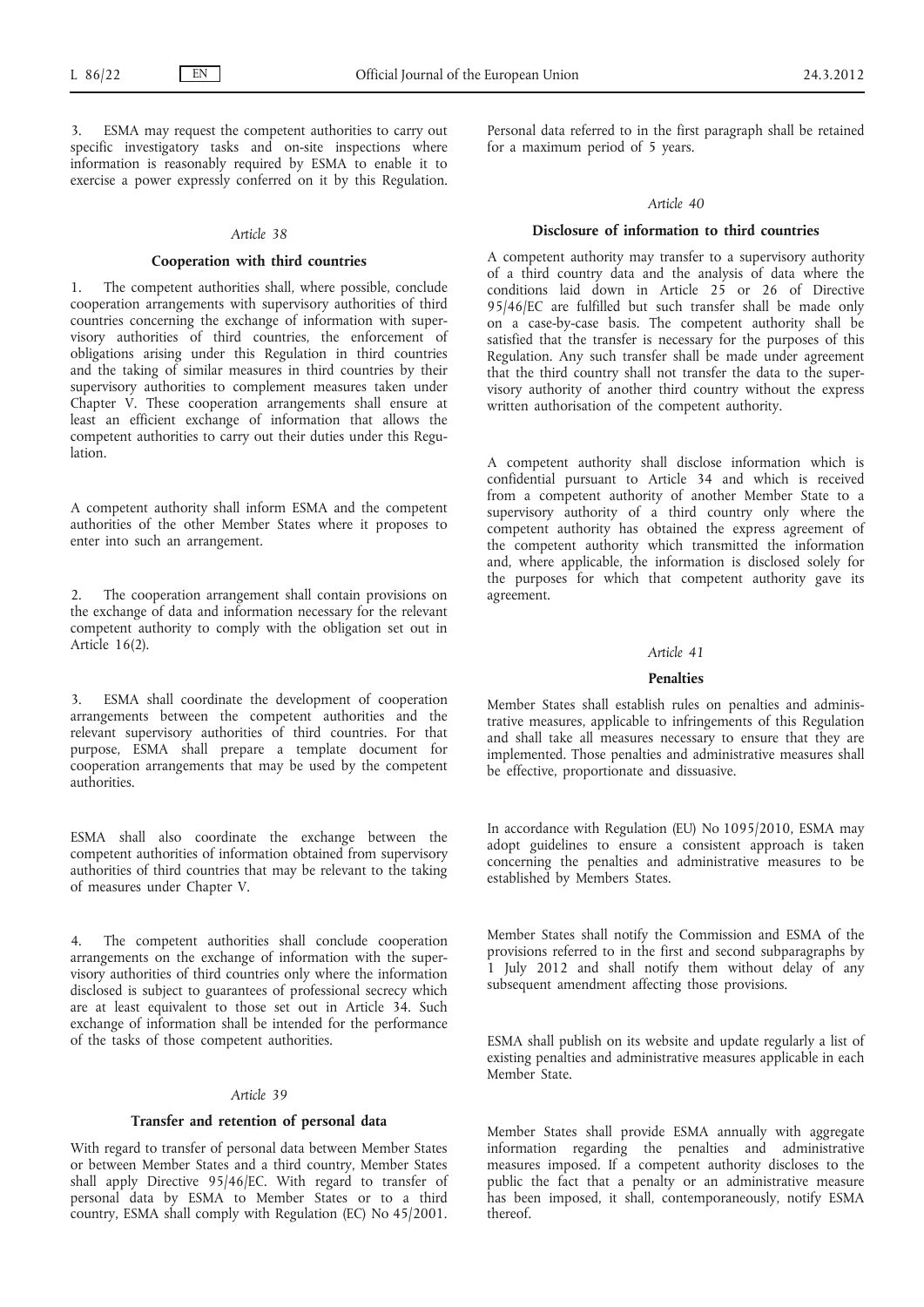# CHAPTER VII

# **DELEGATED ACTS**

# *Article 42*

# **Exercise of the delegation**

1. The power to adopt delegated acts is conferred on the Commission subject to the conditions laid down in this Article.

2. The power to adopt delegated acts referred to in Article 2(2), Article 3(7), Article 4(2), Article 5(4), Article 6(4), Article 7(3), Article 17(2), Article 23(5) and Article 30 shall be conferred on the Commission for an indeterminate period of time.

3. The delegation of power referred to in Article 2(2), Article 3(7), Article 4(2), Article 5(4), Article 6(4), Article 7(3), Article 17(2), Article 23(5) and Article 30 may be revoked at any time by the European Parliament or by the Council. A decision to revoke shall put an end to the delegation of power specified in that decision. The decision to revoke shall take effect on the day following its publication in the *Official Journal of the European Union* or on a later date specified therein. It shall not affect the validity of any delegated acts already in force.

4. As soon as it adopts a delegated act, the Commission shall notify it simultaneously to the European Parliament and to the Council.

5. A delegated act adopted pursuant to Article 2(2), Article 3(7), Article 4(2), Article 5(4), Article 6(4), Article 7(3), Article 17(2), Article 23(5) and Article 30 shall enter into force only if no objection has been expressed by either the European Parliament or the Council within a period of 3 months of notification of that act to the European Parliament and the Council or if, before the expiry of that period, the European Parliament and the Council have both informed the Commission that they will not object. That period shall be extended by 3 months at the initiative of the European Parliament or of the Council.

#### *Article 43*

#### **Deadline for the adoption of delegated acts**

The Commission shall adopt the delegated acts under Article 2(2), Article 3(7), Article 4(2), Article 5(4), Article 6(4), Article 7(3), Article 17(2), Article 23(5) and Article 30 by 31 March 2012.

The Commission may extend the deadline referred to in the first paragraph by 6 months.

#### CHAPTER VIII

## **IMPLEMENTING ACTS**

# *Article 44*

## **Committee procedure**

1. The Commission shall be assisted by the European Securities Committee established by Commission Decision  $2001/528/EC$  (1). That committee shall be a committee within the meaning of Regulation (EU) No 182/2011.

Where reference is made to this paragraph, Article 5 of Regulation (EU) No 182/2011 shall apply.

#### CHAPTER IX

#### **TRANSITIONAL AND FINAL PROVISIONS**

#### *Article 45*

#### **Review and report**

By 30 June 2013, the Commission shall, in light of discussions with the competent authorities and ESMA, report to the European Parliament and the Council on:

- (a) the appropriateness of the notification and disclosure thresholds under Articles 5, 6, 7 and 8;
- (b) the impact of the individual disclosure requirements under Article 6, in particular with regard to the efficiency and volatility of financial markets;
- (c) the appropriateness of direct, centralised reporting to ESMA;
- (d) the operation of the restrictions and requirements in Chapters II and III;
- (e) the appropriateness of the restrictions on the uncovered sovereign credit default swaps and the appropriateness of any other restrictions or conditions on short selling or credit default swaps.

#### *Article 46*

#### **Transitional provision**

1. Existing measures falling within the scope of this Regulation, in force before 15 September 2010, may remain applicable until 1 July 2013 provided that they are notified to the Commission by 24 April 2012.

2. Credit default swap transactions resulting in an uncovered position in a sovereign credit default swap that have been concluded before 25 March 2012 or during a suspension of restrictions on uncovered sovereign credit default swaps in accordance with Article 14(2) may be held until the maturity date of the credit default swap contract.

<sup>(</sup> 1) OJ L 191, 13.7.2001, p. 45.